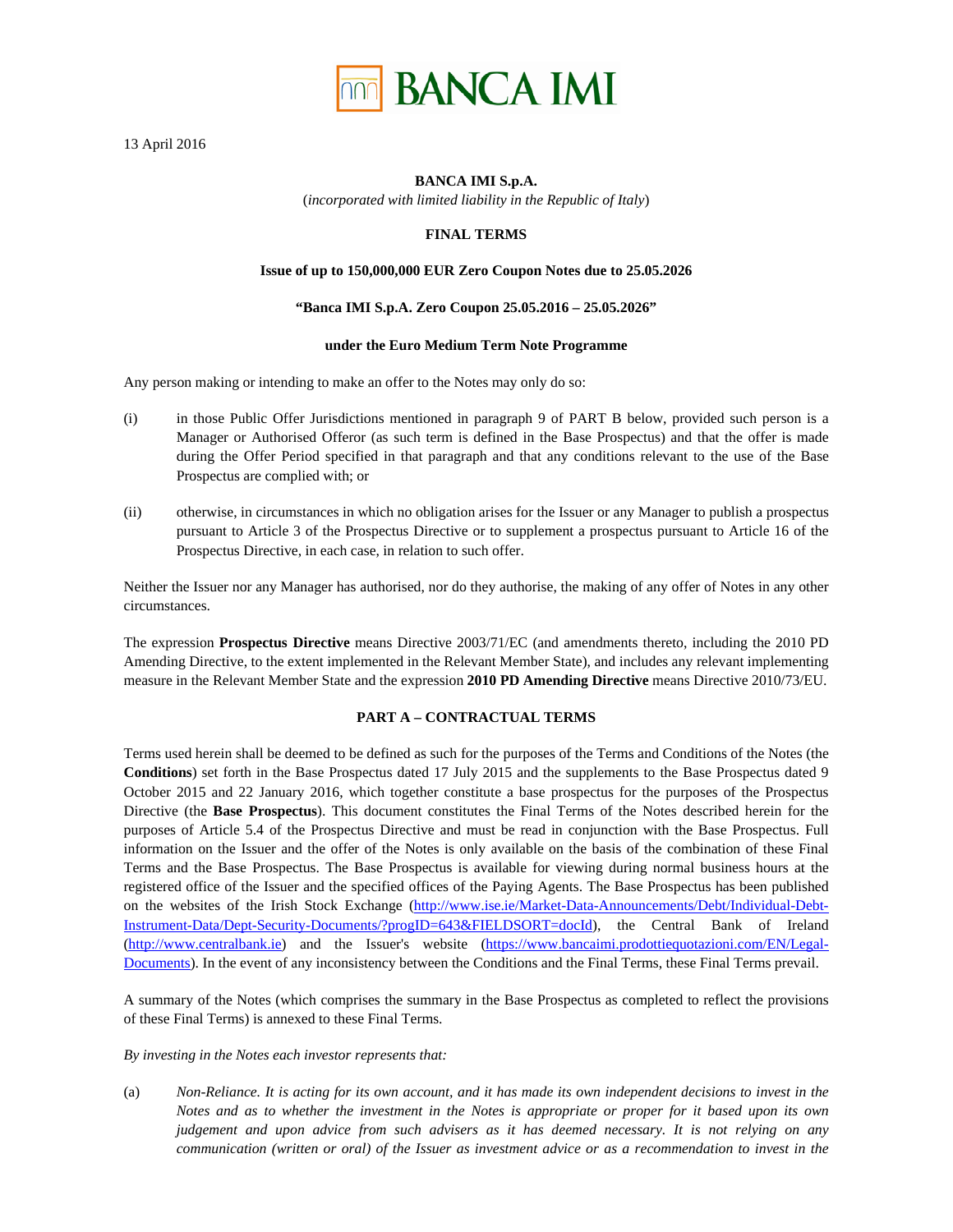*Notes, it being understood that information and explanations related to the terms and conditions of the Notes shall not be considered to be investment advice or a recommendation to invest in the Notes. No communication (written or oral) received from the Issuer shall be deemed to be an assurance or guarantee as to the expected results of the investment in the Notes.* 

- (b) *Assessment and Understanding. It is capable of assessing the merits of and understanding (on its own behalf or through independent professional advice), and understands and accepts the terms and conditions and the risks of the investment in the Notes. It is also capable of assuming, and assumes, the risks of the investment in the Notes.*
- (c) *Status of Parties. The Issuer is not acting as a fiduciary for or adviser to it in respect of the investment in the Notes.*

| 1.  | Issuer:                |                                                                              | Banca IMI S.p.A.                                 |
|-----|------------------------|------------------------------------------------------------------------------|--------------------------------------------------|
| 2.  | (a)                    | Series Number:                                                               | 12.                                              |
|     | (b)                    | Tranche Number:                                                              | 1.                                               |
|     | (c)                    | Date on which the Notes will be<br>consolidated and form a single<br>Series: | Not applicable.                                  |
| 3.  |                        | Specified Currency:                                                          | The Specified Currency is Euro ("EUR").          |
| 4.  |                        | <b>Aggregate Nominal Amount:</b>                                             |                                                  |
|     | (a)                    | Series:                                                                      | EUR 150,000,000.                                 |
|     | (b)                    | Tranche:                                                                     | EUR 150,000,000.                                 |
| 5.  |                        | Issue Price of Tranche:                                                      | 89.05 per cent. of the Aggregate Nominal Amount. |
| 6.  | (a)                    | <b>Specified Denominations:</b>                                              | EUR 1,000.                                       |
|     | (b)                    | <b>Calculation Amount:</b>                                                   | EUR 1,000.                                       |
| 7.  | (a)                    | <b>Issue Date:</b>                                                           | The Issue Date is 25 May 2016.                   |
|     | (b)                    | <b>Interest Commencement Date:</b>                                           | Not Applicable.                                  |
| 8.  | Type of Notes:         |                                                                              | Zero Coupon Notes.                               |
| 9.  | Maturity Date:         |                                                                              | 25 May 2026.                                     |
| 10. | <b>Interest Basis:</b> |                                                                              | Zero Coupon.                                     |
|     |                        |                                                                              | (further particulars specified below)            |
| 11. |                        | Redemption/Payment Basis:                                                    | Redemption at par.                               |
| 12. |                        | Change of Interest Basis:                                                    | Not applicable.                                  |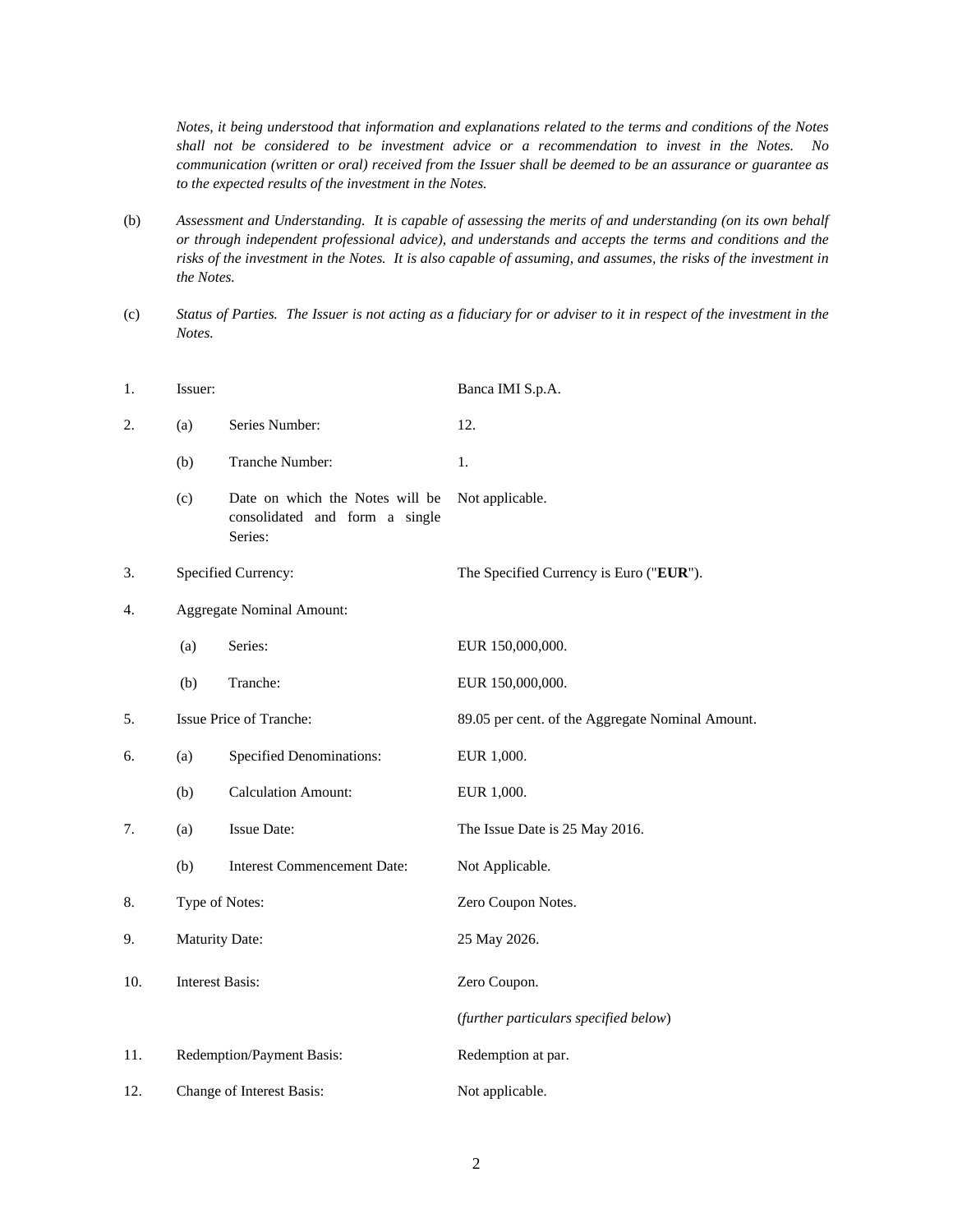| 13. | Put Options:                   | Not applicable.             |
|-----|--------------------------------|-----------------------------|
| 14. | Call Options:                  | Not applicable.             |
| 15. | Dual Currency Note Provisions: | Not applicable.             |
| 16. | Tax Gross-Up:                  | Condition 7(ii) applicable. |
| 17. | Method of distribution:        | Non-syndicated.             |

# **PROVISIONS RELATING TO INTEREST (IF ANY) PAYABLE**

| 18. | <b>Fixed Rate Note Provisions:</b>                                                    | Not applicable.   |
|-----|---------------------------------------------------------------------------------------|-------------------|
| 19. | <b>Fixed Rate Reset Note Provisions:</b>                                              | Not applicable.   |
| 20. | <b>Floating Rate Note Provisions:</b>                                                 | Not applicable.   |
| 21. | Change of Interest Basis Provisions:                                                  | Not applicable.   |
| 22. | Zero Coupon Note Provisions:                                                          | Applicable.       |
|     | (i) Accrual Yield:                                                                    | 1.166% per annum. |
|     | (ii) Reference Price:                                                                 | 89.05             |
|     | (iii) Day Count Fraction in relation to Early<br>Redemption Amounts and late payment: | 30/360            |

## **PROVISIONS RELATING TO REDEMPTION**

| 23. | Issuer Call:                                                                                                                                                             | Not applicable.                               |
|-----|--------------------------------------------------------------------------------------------------------------------------------------------------------------------------|-----------------------------------------------|
| 24. | <b>Investor Put:</b>                                                                                                                                                     | Not applicable.                               |
| 25. | Final Redemption Amount of each Note:                                                                                                                                    | EUR 1,000 per Calculation Amount.             |
| 26. | Early Redemption Amount of each Note<br>payable on redemption for taxation reasons<br>or on event of default and/or the method of<br>calculating the same (if required): | Amortised Face Amount per Calculation Amount. |

# **GENERAL PROVISIONS APPLICABLE TO THE NOTES**

| 27. | Form of Notes: |                                 |                                                                                                                                              |
|-----|----------------|---------------------------------|----------------------------------------------------------------------------------------------------------------------------------------------|
|     | (a)            | Form of Notes:                  | Temporary Global Note exchangeable for a Permanent Global<br>Note which is exchangeable for definitive Notes only upon an<br>Exchange Event. |
|     | (b)            | New Global Note:                | Yes.                                                                                                                                         |
| 28. |                | Additional Financial Centre(s): | Not applicable.                                                                                                                              |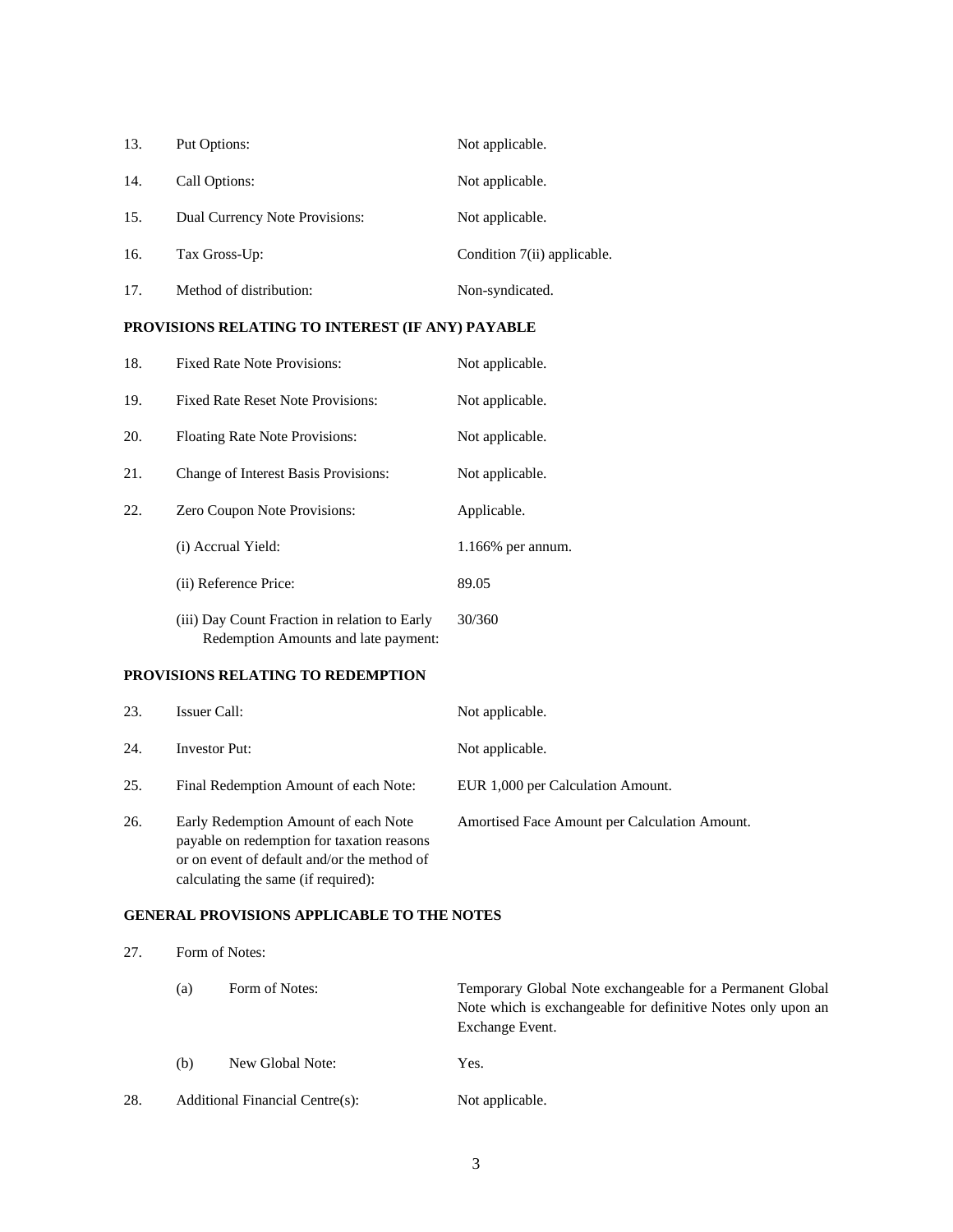29. Talons for future Coupons to be attached to definitive Notes (and dates on which such Talons mature): Not applicable.

# **LISTING AND ADMISSION TO TRADING APPLICATION**

These Final Terms comprise the final terms required for issue and public offer in the Public Offer Jurisdiction and admission to trading on the Irish Stock Exchange, of the Notes described herein pursuant to the Euro Medium Term Note Programme of Banca IMI S.p.A..

### **RESPONSIBILITY**

The Issuer accepts responsibility for the information contained in these Final Terms.

Signed on behalf of Banca IMI S.p.A.:

By: ......................................................... *Duly authorised*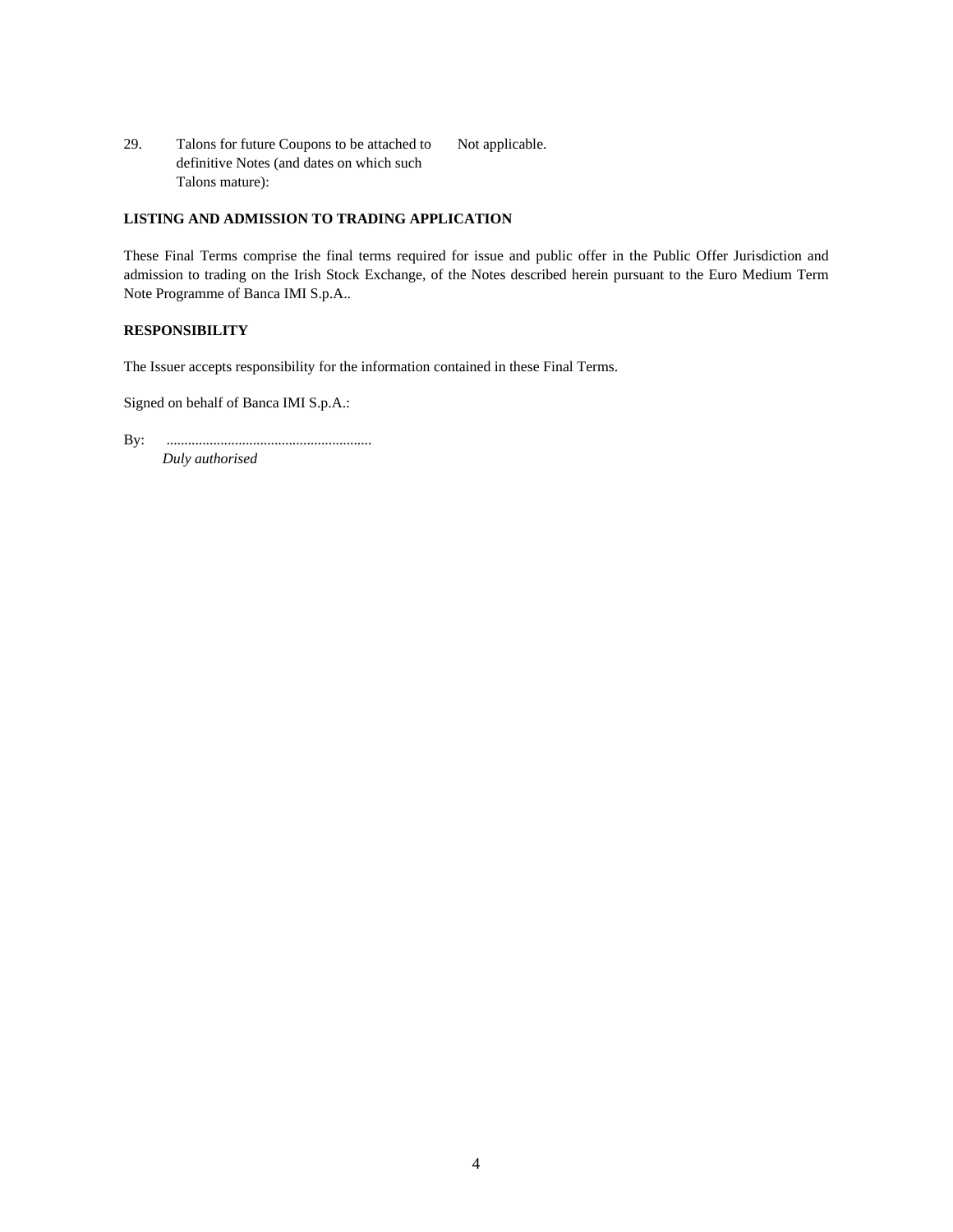#### **PART B – OTHER INFORMATION**

### **1. LISTING AND ADMISSION TO TRADING**

(i) Listing: Ireland. (ii) Admission to trading Application for Notes has been made for listing on the Official List of the Irish Stock Exchange and for admission to trading on the Regulated Market of the Irish Stock Exchange. Application has also been made by the Issuer to admit the Notes described herein for trading on the Italian multilateral trading facility EuroTLX, which is not a regulated market for the purposes of directive 2004/39/EC, as amended from time to

time.

Application may also be made by the Issuer (or on its behalf) to list the Notes on such further or other stock exchanges or regulated markets or admitted to trading on such other trading venues (including without limitation multilateral trading facilities) as the Issuer may determine.

(iii) Estimate of total expenses related EUR 600. to admission to trading:

#### **2. RATINGS**

Ratings: At the date of these Final Terms, the Issuer is rated Baa1 (longterm) and P-2 (short-term) with stable outlook by Moody's Italia S.r.l. **(Moody's**), BBB- (long-term) and A-3 (short-term) with stable outlook by Standard & Poor's Credit Market Services Italy S.r.l. (**Standard & Poor's**) and BBB+ (long-term) and F2 (shortterm) with stable outlook by Fitch Ratings Ltd. (**Fitch**).

> Not applicable. No ratings have been assigned to the Notes at the request of or with the cooperation of the Issuer in the rating process.

### **3. NOTIFICATION**

The Central Bank of Ireland has provided the *Commissione Nazionale per le Società e la Borsa* (CONSOB) with a certificate of approval attesting that the Base Prospectus has been drawn up in accordance with the Prospectus Directive.

### **4. INTERESTS OF NATURAL AND LEGAL PERSONS INVOLVED IN THE ISSUE**

Banca IMI is a shareholder of EuroTLX SIM S.p.A. who manages the multilateral trading facility EuroTLX on which application for the trading of the Notes thereof has been made or is expected to be made by the Issuer.

Save for any fees payable to the Manager, so far as the Issuer is aware, no person involved in the issue of the Notes has an interest material to the Offer.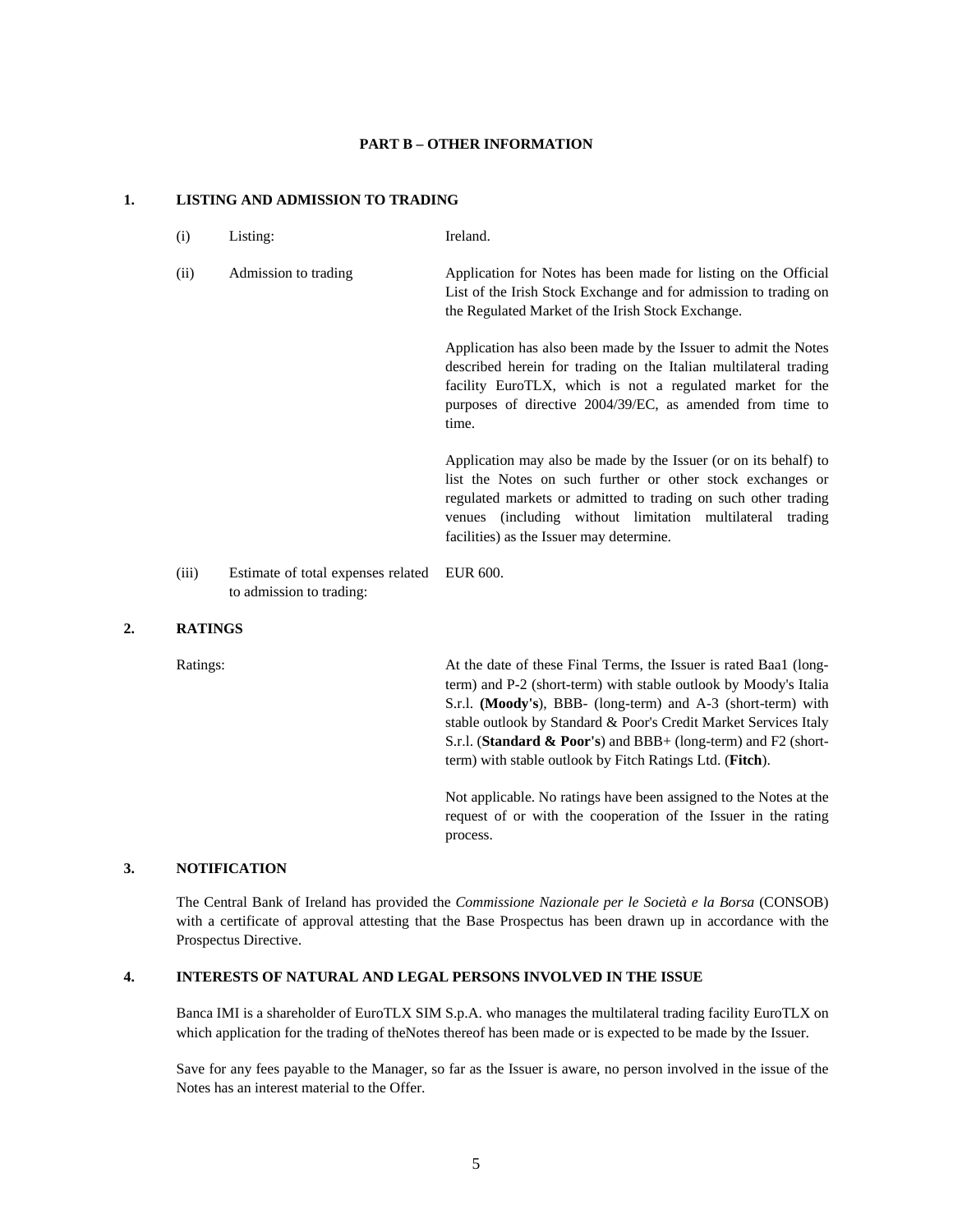### **5. REASONS FOR THE OFFER, ESTIMATED NET PROCEEDS AND TOTAL EXPENSES**

| (i)   | Reasons for the offer:    | See "Use of Proceeds" wording in Base Prospectus.                                                                                                                                                                                                                                                                            |
|-------|---------------------------|------------------------------------------------------------------------------------------------------------------------------------------------------------------------------------------------------------------------------------------------------------------------------------------------------------------------------|
| (ii)  | Estimated net proceeds:   | The net proceeds (net of the commissions referred to in item 9 of<br>this Part B below) of the issue of the Notes will be equal to EUR<br>127,575,000 assuming commissions referred to in item 9 of this<br>Part B below will be 4.00 per cent of the Aggregate Nominal<br>Amount in respect of the aggregate Notes placed). |
| (iii) | Estimated total expenses: | The estimated total expenses that can be determined as of the<br>Issue Date are up to EUR 600 consisting of Listing Fees, such<br>expenses excluding certain out-of pocket expenses incurred or to<br>be incurred by or on behalf of the Issuer in connection with the<br>admission to trading of the Notes.                 |

## **6. YIELD**

| Indication of yield: | Not applicable. |
|----------------------|-----------------|
|                      |                 |

# **7. HISTORIC INTEREST RATES**

Not Applicable.

# **8. OPERATIONAL INFORMATION**

| $\rm(i)$ | <b>ISIN</b> Code: | XS1394283078. |
|----------|-------------------|---------------|
|          |                   |               |

- (ii) Common Code: 139428307.
- (iii) Any clearing system(s) other than Euroclear Bank S.A./N.V. and Clearstream Banking, société anonyme and the relevant identification number(s): Not applicable. (iv) Delivery: Delivery against payment. (v) Names and addresses of additional Paying Agent(s): Not applicable.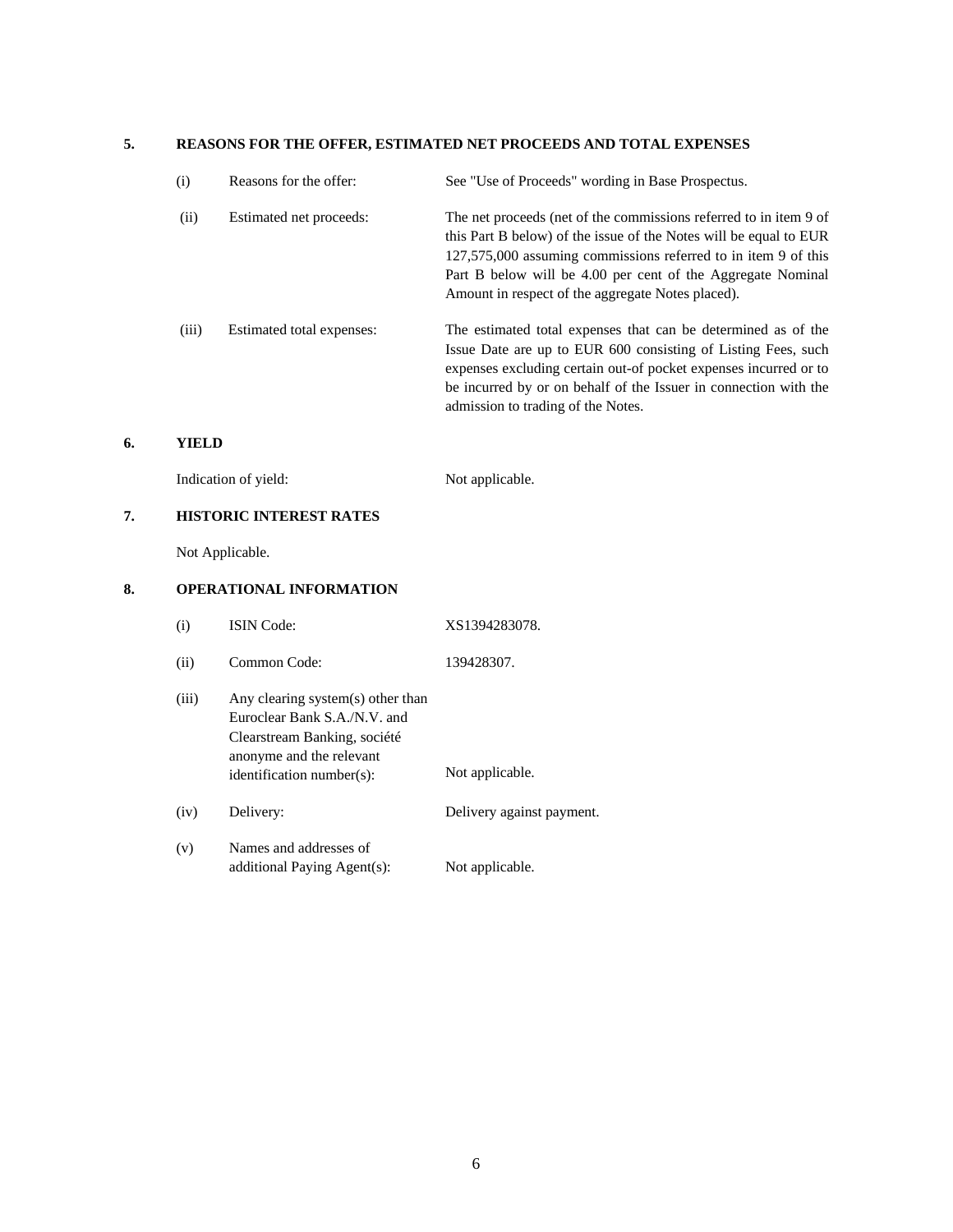(vi) Intended to be held in a manner which would allow Eurosystem eligibility: Yes. Note that the designation "yes" simply means that the Notes are intended upon issue to be deposited with one of the ICSDs as common safekeeper and does not necessarily mean that the Notes will be recognised as eligible collateral for Eurosystem monetary policy and intra day credit operations by the Eurosystem either upon issue or at any or all times during their life. Such recognition will depend upon satisfaction of the Eurosystem eligibility criteria.

# **9. DISTRIBUTION**

| (i)              | syndicated,<br>If<br>names<br>and<br>addresses of Managers<br>and<br>underwriting commitments:                              | Not applicable.                                                                                                                                                                                                                                                                                                                                                                                                                                                                                                                                                                   |
|------------------|-----------------------------------------------------------------------------------------------------------------------------|-----------------------------------------------------------------------------------------------------------------------------------------------------------------------------------------------------------------------------------------------------------------------------------------------------------------------------------------------------------------------------------------------------------------------------------------------------------------------------------------------------------------------------------------------------------------------------------|
| (ii)             | Date<br>οf<br>Subscription<br>Agreement:                                                                                    | Not applicable.                                                                                                                                                                                                                                                                                                                                                                                                                                                                                                                                                                   |
| (iii)            | <b>Stabilisation Manager:</b>                                                                                               | Not applicable.                                                                                                                                                                                                                                                                                                                                                                                                                                                                                                                                                                   |
| (iv)             | If non-syndicated, name and<br>address of relevant Manager, if<br>applicable:                                               | See paragraph 10 below.                                                                                                                                                                                                                                                                                                                                                                                                                                                                                                                                                           |
| (v)              | Total<br>commission<br>and<br>concession:                                                                                   | A commission payable to the Managers equal to 4.00 per cent of<br>the Aggregate Nominal Amount in respect of Notes placed up to<br>an aggregate of 90,000 Notes and in excess determined so that<br>the aggregate commission will be no higher than 4.00 per cent of<br>the Aggregate Nominal Amount of the aggregate Notes placed.                                                                                                                                                                                                                                               |
| (vi)             | <b>US Selling Restrictions:</b>                                                                                             | Reg. S compliance category 2; TEFRA D.                                                                                                                                                                                                                                                                                                                                                                                                                                                                                                                                            |
| (vii)            | Public Offer:                                                                                                               | Applicable.                                                                                                                                                                                                                                                                                                                                                                                                                                                                                                                                                                       |
|                  | Public Offer Jurisdictions:                                                                                                 | The Republic of Italy.                                                                                                                                                                                                                                                                                                                                                                                                                                                                                                                                                            |
| Offer Period:    |                                                                                                                             | An offer (the "Offer") of the Notes may be made by the<br>Managers other than pursuant to Article 3(2) of the Prospectus<br>Directive in Italy ("Public Offer Jurisdiction") during the<br>period from 14 April 2016 to and including 23 May 2016 or, in<br>respect of sales by financial promoters (consulenti finanziari<br>abilitati all'offerta fuori sede) only, to and including 16 May<br>2016 (the offer period, as it may be amended in case of early<br>closure or extension of the Offer, the "Offer Period"), subject as<br>provided in Paragraph 10 of Part B below. |
|                  | Financial intermediaries granted specific<br>consent to use the Base Prospectus in<br>accordance with the Conditions in it: | Not applicable.                                                                                                                                                                                                                                                                                                                                                                                                                                                                                                                                                                   |
| General Consent: |                                                                                                                             | Not applicable.                                                                                                                                                                                                                                                                                                                                                                                                                                                                                                                                                                   |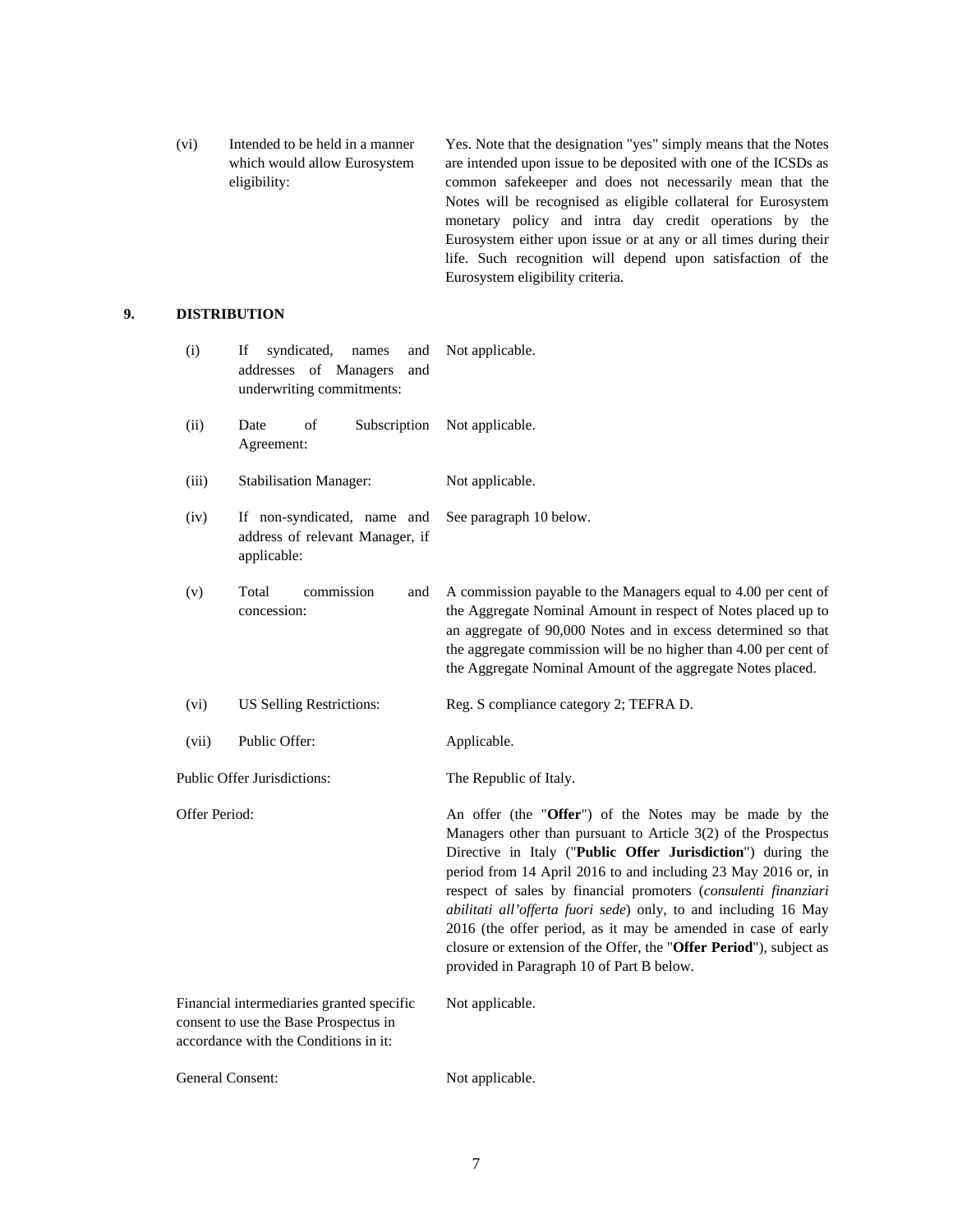Other Authorised Offeror Terms: Not applicable.

# **10. TERMS AND CONDITIONS OF THE OFFER**

| Offer Price:                                                                                   | Issue Price.                                                                                                                                                                                                                                                                                                                                                                                                                                                      |
|------------------------------------------------------------------------------------------------|-------------------------------------------------------------------------------------------------------------------------------------------------------------------------------------------------------------------------------------------------------------------------------------------------------------------------------------------------------------------------------------------------------------------------------------------------------------------|
|                                                                                                | Investors should take into consideration that the Offer Price<br>embeds placement commissions payable by the Issuer to the<br>Managers as described in Paragraph 9 of Part B above.                                                                                                                                                                                                                                                                               |
|                                                                                                | Investors should also take into consideration that when the Notes<br>are sold on the secondary market after the Offer Period, the<br>above mentioned commissions are not taken into consideration<br>in determining the price at which such Notes may be sold on the<br>secondary market.                                                                                                                                                                         |
| Conditions to which the offer is subject:                                                      | Offer of the Notes is conditional on their issue only.                                                                                                                                                                                                                                                                                                                                                                                                            |
| The time period, including any possible<br>amendments, during which the offer will<br>be open: | See Offer Period specified in paragraph 9 of PART B above.                                                                                                                                                                                                                                                                                                                                                                                                        |
| Description of the application process:                                                        | The Offer will be open during the Offer Period (as defined in the<br>Paragraph 9 of Part B above).                                                                                                                                                                                                                                                                                                                                                                |
|                                                                                                | The Notes are being offered to the public in Italy pursuant to<br>Articles 17 and 18 of the Prospectus Directive and the<br>implementing provisions in Italy.                                                                                                                                                                                                                                                                                                     |
|                                                                                                | The Issuer reserves the right, in its sole discretion, to close the<br>Offer Period early, also in circumstances where purchases of<br>Notes are not yet equal to the maximum amount offered of<br>150,000 Notes. Notice of the early closure of the Offer period<br>will be given by the Issuer by publication on the website of the<br>Issuer and the Managers. The early closure of the Offer will<br>become effective from the date specified in such notice. |
|                                                                                                | The Issuer reserves the right to postpone the closure of the Offer<br>Period, in order to extend the Offer Period. Notice of the<br>postponement of the closure of the Offer Period will be given by<br>publication of a notice on the website of the Issuer and the<br>Managers.                                                                                                                                                                                 |
|                                                                                                | The Issuer reserves the right to increase, during the Offer Period,<br>the maximum amount of Notes offered. The Issuer shall<br>forthwith give notice of any such increase by publication of a<br>notice on the website of the Issuer and the Managers.                                                                                                                                                                                                           |
|                                                                                                | The Issuer reserves the right, in its sole discretion, to revoke or<br>withdraw the Offer and the issue of the Notes at any time prior to<br>the Issue Date. Notice of revocation/withdrawal of the Offer will<br>be given by publication on the website of the Issuer and the<br>Managers. Revocation/withdrawal of the Offer will be effective                                                                                                                  |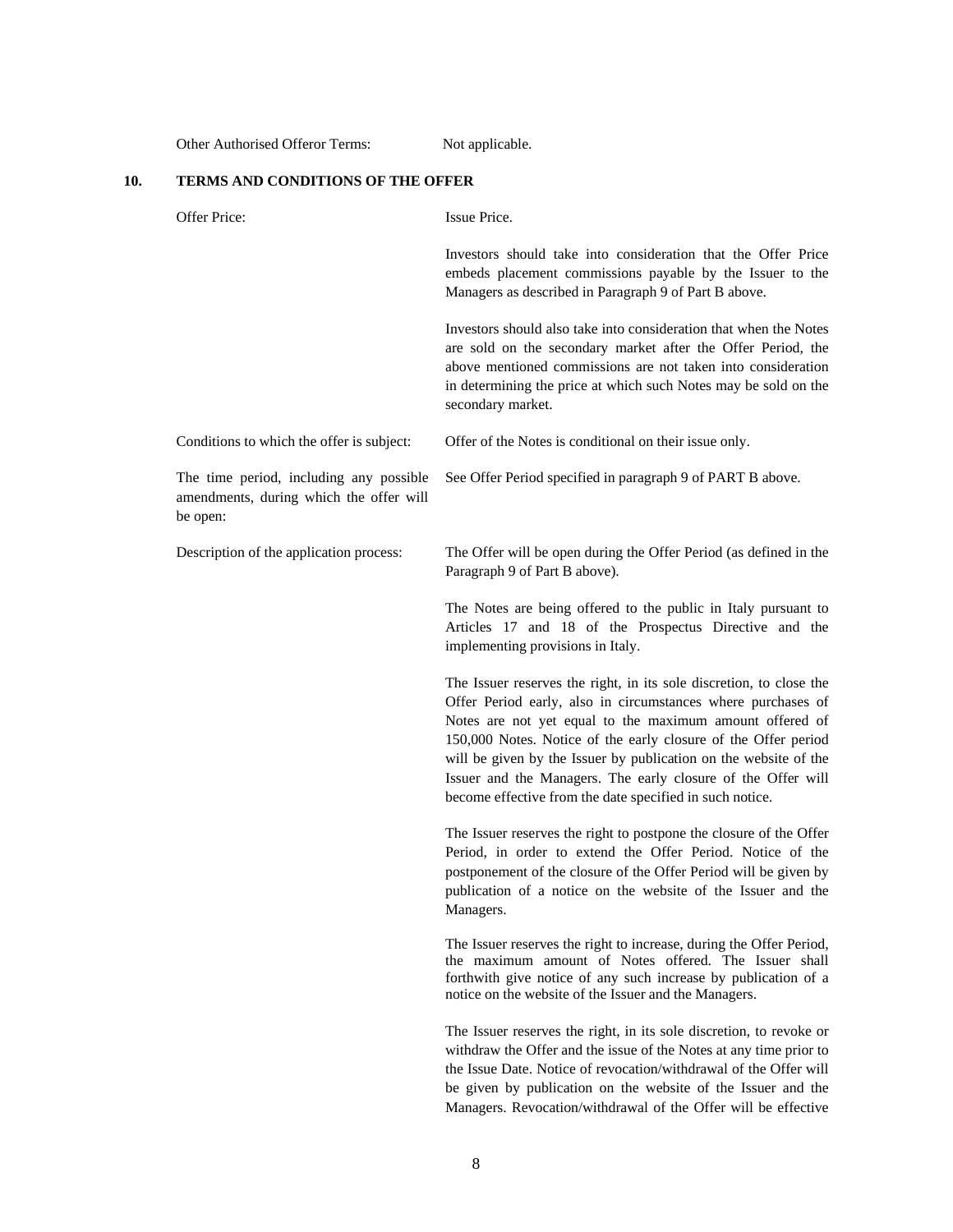upon publication of such notice. Upon revocation/withdrawal of the Offer, all subscription applications will become void and of no effect, without further notice.

During the Offer Period, prospective investors may subscribe the Notes during normal Italian banking hours at the offices (*filiali*) of the Managers by filling in, duly executing (also by appropriate attorneys) and delivering a specific acceptance form (the Acceptance Form) (*Scheda di Adesione*).

The Acceptance Form is available at each Manager's office.

Subscription of the Notes may also be made by means of financial promoters (*consulenti finanziari abilitati all'offerta fuori sede*).

Subscription of the Notes may not be made by means of distance communications techniques.

There is no limit to the subscription application which may be filled in and delivered by the same prospective investor with the same or different Manager.

The subscription requests can be revoked by the potential investors through a specific request made at the office of the Manager which has received the relevant subscription forms within the last day of the Offer Period (i.e., for avoidance of any doubt, 23 May 2016) as amended in the event of an eraly closure or an extension of the Offer.

Once the revocation terms are expired, the subscription of the Notes is irrevocable.

In addition to what stated above, in respect of subscription of the Notes made by means of financial promoters (*consulenti finanziari abilitati all'offerta fuori sede*), subscription will be effective only after seven days following completion of the subscription form; by this deadline investor is fully entitled, at no cost and fees, to revoke its subscription by notice to the relevant Manager and/or the financial promoter.

Details of the minimum and/or maximum amount of application: The Notes may be subscribed in a minimum lot of no. 1 Note (the "**Minimum Exercise Amount**") and an integral number of securities higher than the Minimum Exercise Amount and being an integral multiple of 1.

Not applicable.

There is no maximum amount of application within the maximum number of securities offered of 150,000 Notes.

Description of possibility to reduce subscriptions and manner for refunding excess amount paid by applicants: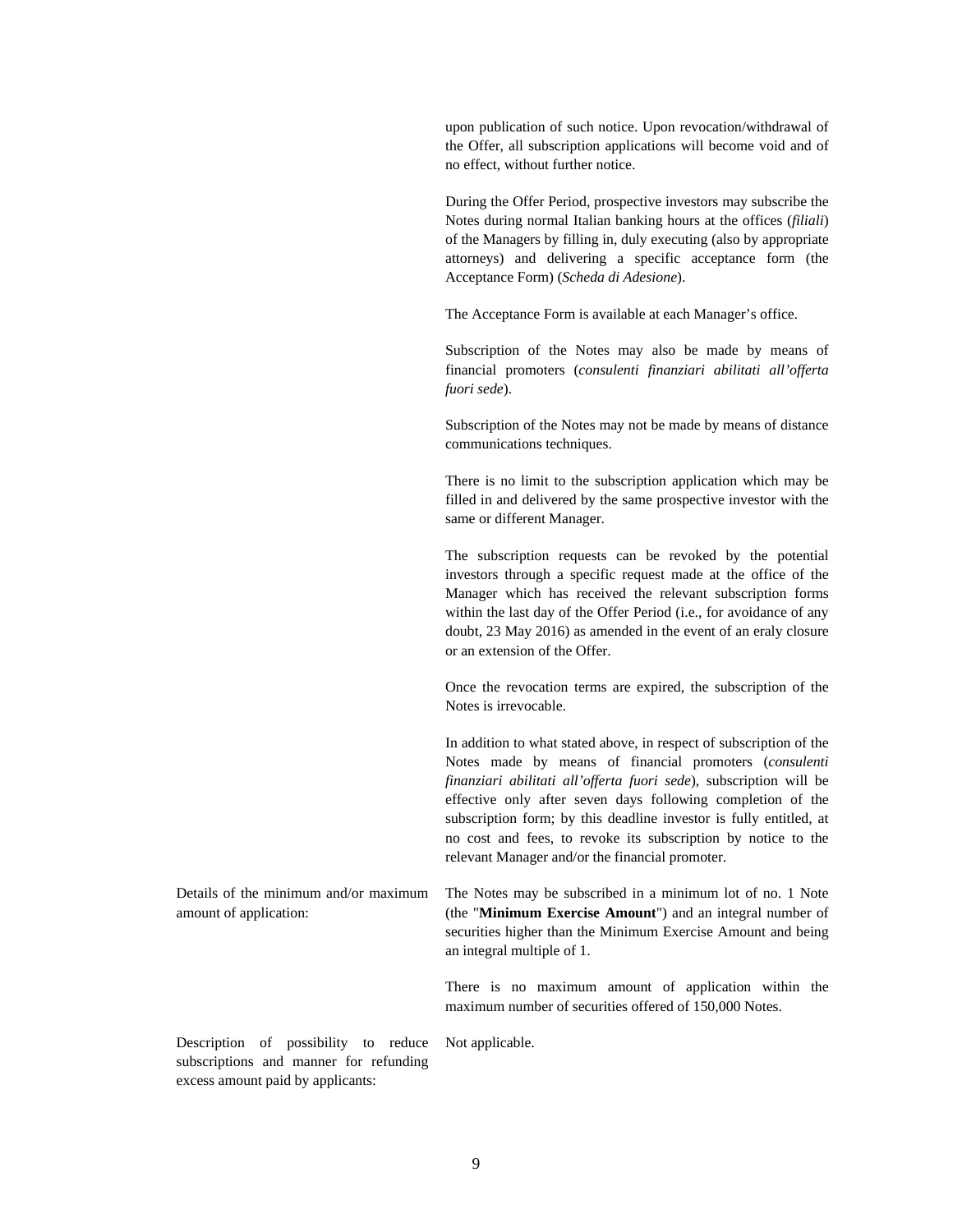| Details of the method and time limits for<br>paying up and delivering the Notes:                                                                       | The total consideration for the Notes subscribed must be made<br>by the investor on the Issue Date to the Manager's office which<br>has received the relevant subscription form.                                                                                                                                                                                                               |
|--------------------------------------------------------------------------------------------------------------------------------------------------------|------------------------------------------------------------------------------------------------------------------------------------------------------------------------------------------------------------------------------------------------------------------------------------------------------------------------------------------------------------------------------------------------|
|                                                                                                                                                        | The Notes will be delivered on the Issue Date, subsequent to the<br>payment of the Offer Price, to potential Noteholders in the<br>deposit accounts held, directly or indirectly, by the Managers at<br>Euroclear and/or Clearstream.                                                                                                                                                          |
| Manner in and date on which results of the<br>offer are to be made public:                                                                             | Not later than 5 days on which the TARGET2 System is open<br>following the closing of the Offer Period (as amended in the<br>event of early closure or extension of the Offer), the Issuer will<br>notify the public of the results of the Offer through a notice<br>published on the website of either the Issuer and the Managers.                                                           |
| Procedure for exercise of any right of pre-<br>emption, negotiability of subscription<br>rights and treatment of subscription rights<br>not exercised: | Not applicable.                                                                                                                                                                                                                                                                                                                                                                                |
| Whether tranche(s) have been reserved for<br>certain countries:                                                                                        | The Notes will be offered to the public only in Italy.                                                                                                                                                                                                                                                                                                                                         |
|                                                                                                                                                        | Qualified investors, as defined in Article 2 (i) (e) of the<br>Prospectus Directive, are allowed to subscribe any Notes.                                                                                                                                                                                                                                                                       |
| Process for notification to applicants of the<br>amount allotted and the indication whether                                                            | The Managers shall notify applicants with amounts allotted.                                                                                                                                                                                                                                                                                                                                    |
| dealing may begin before notification is<br>made:                                                                                                      | Subscription applications will be satisfied until reaching the<br>maximum Number of Notes offered of 150,000 Notes and<br>thereafter the Managers will immediately suspend receipt of<br>further subscription applications and the Offer Period will be<br>closed early by the Issuer accordingly to the procedure described<br>above.                                                         |
|                                                                                                                                                        | Upon the close of the Offer Period, in the event that,<br>notwithstanding the above, the aggregate amount of Notes<br>requested to be subscribed exceed the maximum Number of<br>Notes offered of 150,000 Notes, the Lead Manager will allot the<br>Notes in accordance with allotment criteria so to assure<br>transparency and equal treatment amongst all potential<br>subscribers thereof. |
| Amount of any expenses and taxes<br>specifically charged to the subscriber or                                                                          | No expenses and duties will be charged by the Issuer to the<br>subscribers of the Notes.                                                                                                                                                                                                                                                                                                       |
| purchaser:                                                                                                                                             | Investors should take into consideration that the Offer Price<br>embeds placement commissions payable by the Issuer to the<br>Managers as described in Paragraph 9 of Part B above.                                                                                                                                                                                                            |
| Name and address, to the extent known to<br>the Issuer, of the placers in the various<br>countries where the offer takes place:                        | Deutsche Bank S.p.A. with registered office at Piazza del<br>Calendario 3, 20126 Milan, Italy; and                                                                                                                                                                                                                                                                                             |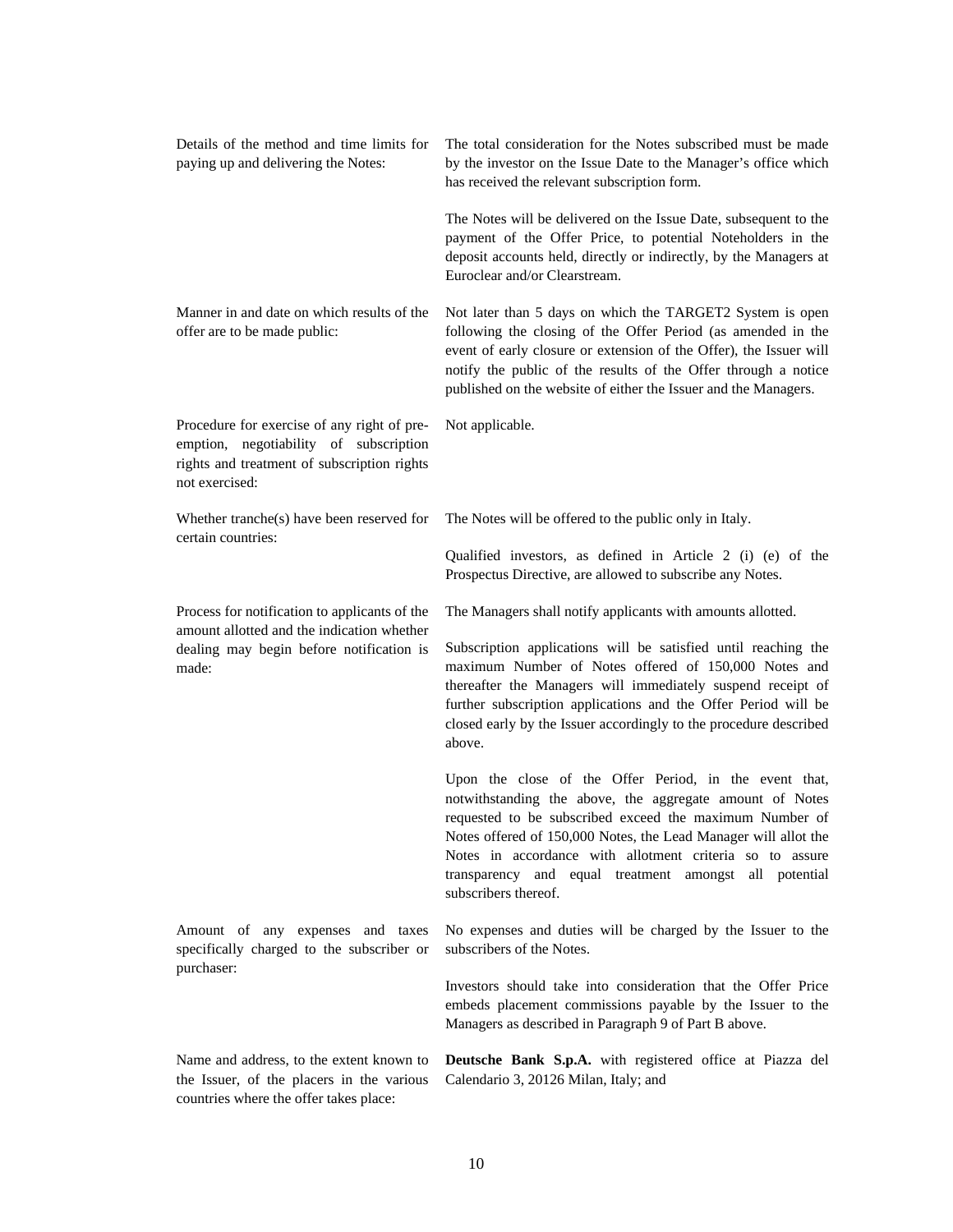**Finanza & Futuro Banca S.p.A.** with registered office at Piazza del Calendario 1, 20126 Milan, Italy

(the "**Managers**" and each a "**Manager**") have agreed to place the Notes on a "best efforts" basis.

Deutsche Bank S.p.A. will act as lead manager of the placement (*Responsabile del Collocamento* as defined under article 93-bis of the Legislative Decree of 24 February 1998, n. 58, as, as from time to time amended (the "**Financial Services Act**")) (the "**Lead Manager**").

The Issuer and the Managers have agreed under a placement agreement (the "**Placement Agreement**") the Manager will place the Notes without a firm commitment. The Placement Agreement will be dated on or about 13 April 2016.

Not applicable.

Name(s) and address(es) of the entities which have a firm commitment to act as intermediaries in secondary market trading, providing liquidity through bid and offer rates and description of the main terms of its/their commitment: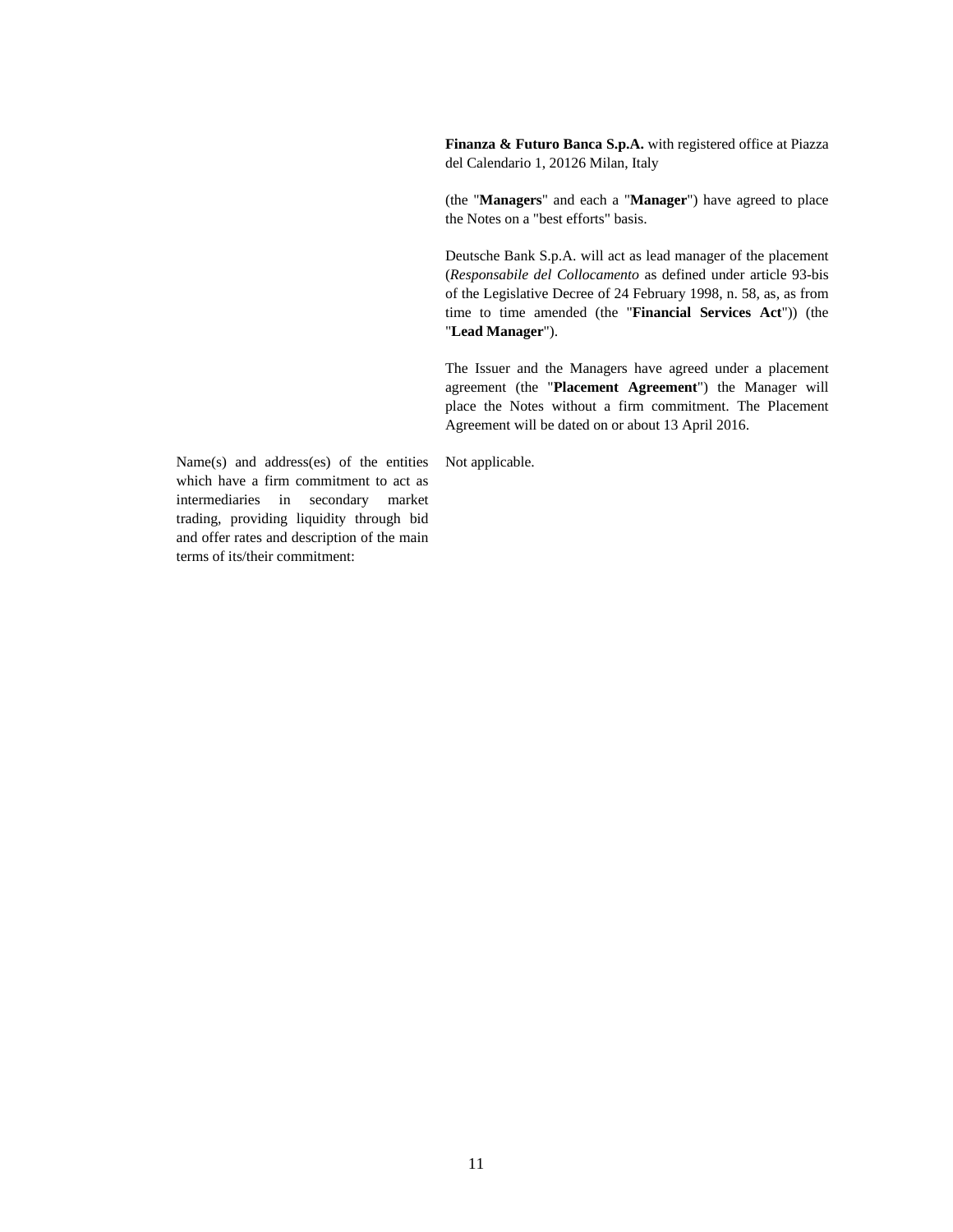### **APPLICABLE FINAL TERMS - SUMMARY OF THE NOTES**

*Summaries are made up of disclosure requirements known as* "*"Elements*"*. These Elements are numbered in Sections A – E (A.1 – E.7).* 

*This Summary contains all the Elements required to be included in a summary for this type of Notes and Issuer. Because some Elements are not required to be addressed, there may be gaps in the numbering sequence of the Elements.* 

*Even though an Element may be required to be inserted in the summary because of the type of Notes and Issuer, it is possible that no relevant information can be given regarding the Element. In this case a short description of the Element is included in the summary with the mention of "not applicable".* 

# **Element A.1** *This summary should be read as an introduction to the Base Prospectus and the applicable Final Terms. Any decision to invest in any Notes should be based on a consideration of this Base Prospectus as a whole, including any documents incorporated by reference and the applicable Final Terms. Where a claim relating to information contained in the Base Prospectus and the applicable Final Terms is brought before a court in a Member State of the European Economic Area, the plaintiff may, under the national legislation of the Member State where the claim is brought, be required to bear the costs of translating the Base Prospectus and the applicable Final Terms before the legal proceedings are initiated. Civil liability attaches to the Issuer solely on the basis of this summary, including any translation of it, but only if the summary is misleading, inaccurate or inconsistent when read together with the other parts of this Base Prospectus and the applicable Final Terms or, following the implementation of the relevant provisions of Directive 2010/73/EU in the relevant Member State, it does not provide, when read together with the other parts of this Base Prospectus and the applicable Final Terms, key information in order to aid investors when considering whether to invest in the Notes.*  **A.2** *Not applicable – The Issuer does not consent to the use of the Base Prospectus for subsequent resales.*

# **SECTION A – INTRODUCTION AND WARNINGS**

### **SECTION B – ISSUER**

| <b>Element</b> |                                                                                                                           |
|----------------|---------------------------------------------------------------------------------------------------------------------------|
|                | Legal and commercial name of the Issuer                                                                                   |
| B.1            |                                                                                                                           |
|                | Banca IMI S.p.A                                                                                                           |
|                |                                                                                                                           |
|                | Domicile / legal form / legislation / country of incorporation                                                            |
| B.2            |                                                                                                                           |
|                | The Issuer is incorporated as a <i>società per azioni</i> with limited liability under the laws of the Republic of Italy. |
|                | The Issuer is registered with the Companies' Register of Milan under No. 04377700150. Its registered office is            |
|                | at Largo Mattioli 3, 20121 Milan, with telephone number $+390272611$ .                                                    |
|                |                                                                                                                           |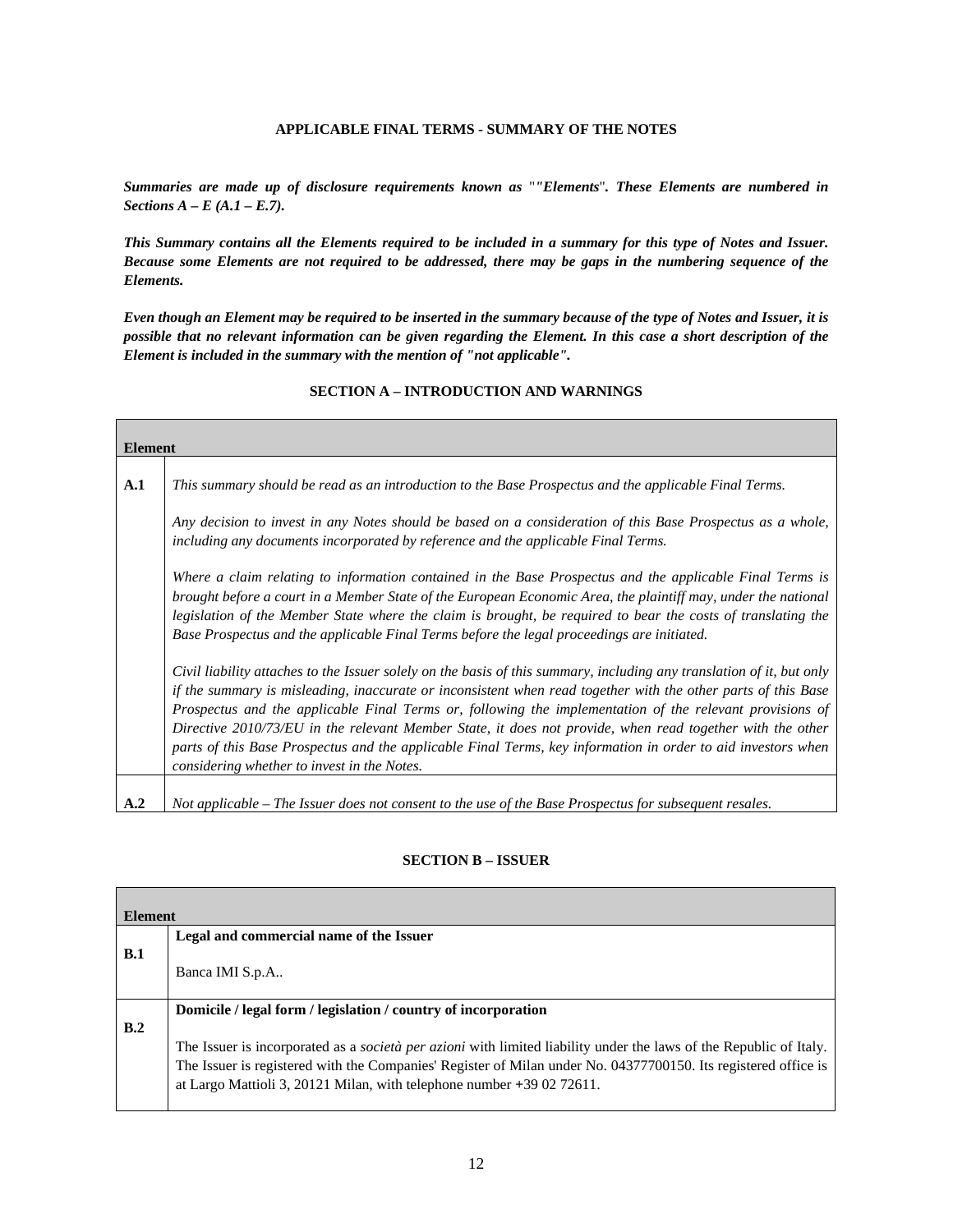|             | <b>Trend information</b>                                                                              |                         |                                                                                                            |
|-------------|-------------------------------------------------------------------------------------------------------|-------------------------|------------------------------------------------------------------------------------------------------------|
| B.4b        | reasonably likely to have a material effect on the Issuer's prospects for its current financial year. |                         | Not applicable - There are no known trends, uncertainties, demands, commitments or events that are         |
|             | <b>Description of the Group</b>                                                                       |                         |                                                                                                            |
| B.5         | the parent company.                                                                                   |                         | The Issuer is a company belonging to the Intesa Sanpaolo banking group, of which Intesa Sanpaolo S.p.A. is |
|             | <b>Profit forecast or estimate</b>                                                                    |                         |                                                                                                            |
| B.9         | Not applicable - No profit forecasts or estimates have been made in the Base Prospectus.              |                         |                                                                                                            |
|             | <b>Audit report qualifications</b>                                                                    |                         |                                                                                                            |
| B.10        | Not applicable - No qualifications are contained in any audit report included in the Base Prospectus. |                         |                                                                                                            |
| <b>B.12</b> | Selected historical key financial information                                                         |                         |                                                                                                            |
|             |                                                                                                       |                         | The audited consolidated balance sheets and income statements as of, and for each of the years ended, 31   |
|             |                                                                                                       |                         | December 2013 and 2014 and selected balance sheet figures for the six months ending 30 June 2015 have been |
|             |                                                                                                       |                         | extracted without any adjustment from, and are qualified by reference to and should be read in conjunction |
|             | with, the Issuer's consolidated financial statements in respect of those dates and periods:           |                         |                                                                                                            |
|             | corresponding figures for the year ending 31 December 2013                                            |                         | Audited Consolidated Balance Sheets for the year ending 31 December 2014 compared with                     |
|             | <b>Assets</b>                                                                                         | 31                      |                                                                                                            |
|             |                                                                                                       | <b>December</b><br>2014 | <b>December</b><br>2013                                                                                    |
|             |                                                                                                       | (EUR thousand)          |                                                                                                            |
|             | Cash and cash equivalents                                                                             | 3                       | $\mathfrak{D}$                                                                                             |
|             | Financial assets held for trading                                                                     | 61,620,174              | 55,329,273                                                                                                 |
|             | Available-for-sale financial assets                                                                   | 8,106,027               | 6,122,475                                                                                                  |
|             | Due from banks                                                                                        | 53,979,092              | 54,664,821                                                                                                 |
|             | Loans to customers<br>Hedging derivatives                                                             | 22,440,904<br>323,864   | 20,364,686<br>551,671                                                                                      |
|             | Equity investments                                                                                    | 12,175                  | 12,208                                                                                                     |
|             | Property and equipment                                                                                | 1,031                   | 1,218                                                                                                      |
|             | Intangible assets<br>of which:                                                                        | 327                     | 355                                                                                                        |
|             | - goodwill                                                                                            |                         |                                                                                                            |
|             | Tax assets                                                                                            | 455,103                 | 610,740                                                                                                    |
|             | a) current                                                                                            | 261,796                 | 414,174                                                                                                    |
|             | b) deferred                                                                                           | 193,307                 | 196,566                                                                                                    |
|             | Other assets                                                                                          | 454,874                 | 403,696                                                                                                    |
|             | <b>Total Assets</b>                                                                                   | 147,393,574             | 138,061,145                                                                                                |
|             | <b>Liabilities and Equity</b>                                                                         | 31                      | 31                                                                                                         |
|             |                                                                                                       | <b>December</b>         | <b>December</b>                                                                                            |
|             |                                                                                                       | 2014                    | 2013                                                                                                       |
|             |                                                                                                       | (EUR thousand)          |                                                                                                            |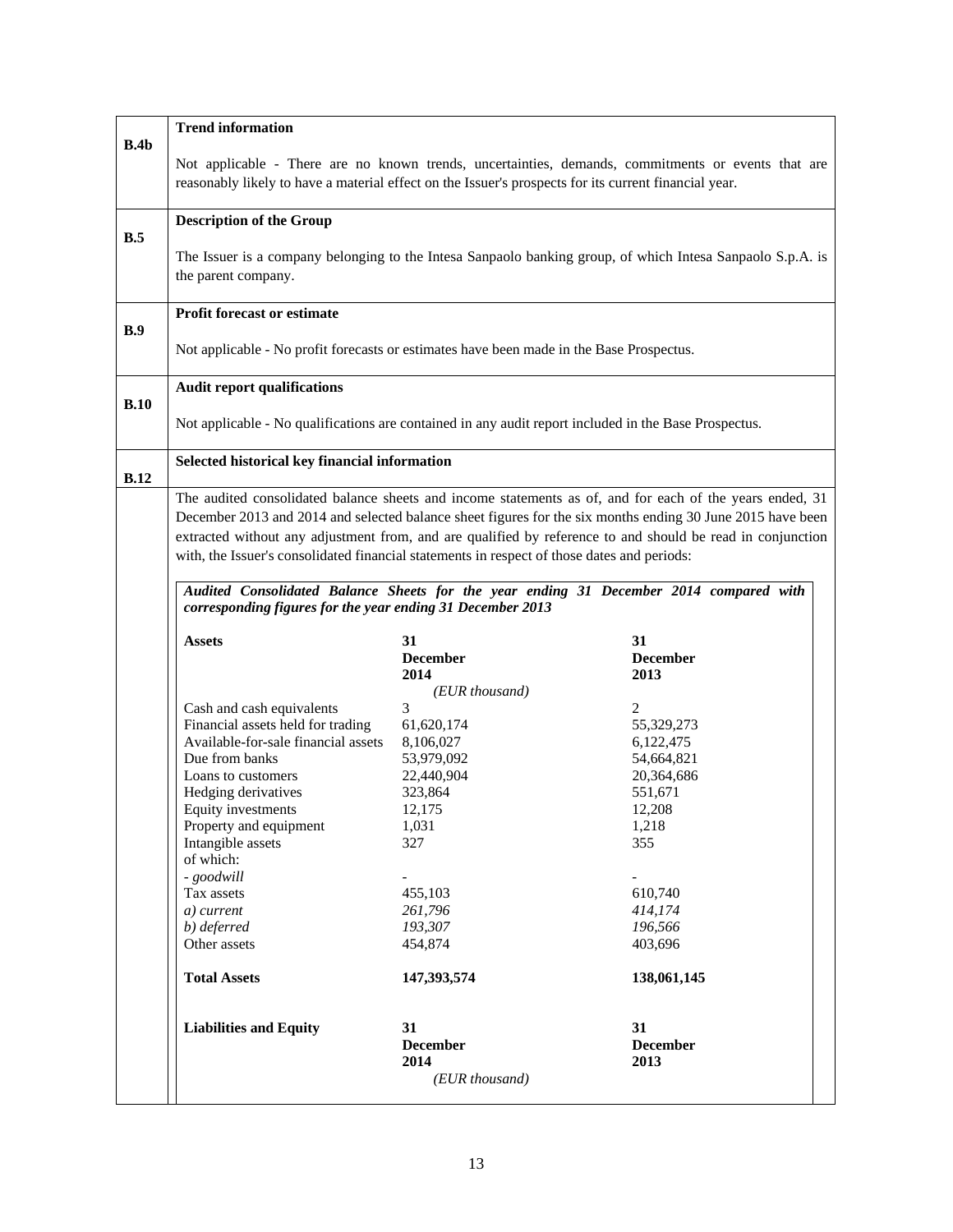| <b>Total Liabilities and Equity</b>     | 147,393,574 | 138,061,145 |
|-----------------------------------------|-------------|-------------|
| Profit for the year                     | 505,925     | 146,895     |
| controlling interests $(+/-)$           |             |             |
| Equity<br>attributable<br>to<br>non-    |             |             |
| Share capital                           | 962,464     | 962,464     |
| Share premium reserve                   | 581,260     | 581,260     |
| Reserves                                | 1,550,686   | 1,534,957   |
| Fair value reserves                     | 49,105      | 10,497      |
| b) other provisions                     | 30,477      | 29,793      |
| obligations                             |             |             |
| similar<br>pensions<br>and<br>a)        | 12          | 12          |
| Provisions for risks and charges        | 30,489      | 29,805      |
| Post-employment benefits                | 9,780       | 8,569       |
| Other liabilities                       | 249,266     | 418,353     |
| b) deferred                             | 36,441      | 33,747      |
| a) current                              | 327,905     | 395,883     |
| Tax liabilities                         | 364,346     | 429,630     |
| Hedging derivatives                     | 463,170     | 475,201     |
| through profit and loss                 |             |             |
| Financial liabilities at fair value     |             |             |
| trading                                 |             |             |
| Financial<br>liabilities<br>held<br>for | 56,939,378  | 47,017,075  |
| Securities issued                       | 21,482,603  | 28,945,210  |
| Due to customers                        | 11,158,308  | 12,527,587  |
| Due to banks                            | 53,046,794  | 44,973,642  |

*Audited Consolidated Income Statements for the year ending 31 December 2014 compared with corresponding figures for the year ending 31 December 2013* 

|                                  | 31<br><b>December</b><br>2014 | 31<br><b>December</b><br>2013 |
|----------------------------------|-------------------------------|-------------------------------|
|                                  | (EUR thousand)                |                               |
| Interest and similar income      | 1,853,529                     | 2,192,798                     |
| Interest and similar expense     | (1,323,488)                   | (1,631,044)                   |
| Net interest income              | 530,041                       | 561,754                       |
| Fee and commission income        | 477,787                       | 459,034                       |
| Fee and commission expense       | (269, 288)                    | (255, 533)                    |
| Net fee and commission income    | 208,499                       | 203,501                       |
| Dividends and similar income     | 36,550                        | 94,676                        |
| Profits (Losses) on trading      | 296,232                       | 263,136                       |
| Profit (Losses) on hedging       | 56                            | 7,364                         |
| Profits (Losses) on disposal or  | 224,702                       | 147,013                       |
| repurchase of:                   |                               |                               |
| a) loans and receivables         | (16, 504)                     | 3,944                         |
| b) available-for-sale financial  | 359,606                       | 178,197                       |
| assets                           |                               |                               |
| c) held-to-maturity investments  |                               |                               |
| d) financial liabilities         | (118, 400)                    | (35, 128)                     |
| <b>Total income</b>              | 1,296,080                     | 1,277,444                     |
| Impairment losses/reversal<br>οf | (125, 238)                    | (268, 286)                    |
| impairment losses on:            |                               |                               |
| a) loans and receivables         | (123, 807)                    | (239, 566)                    |
| b) available-for-sale financial  | (628)                         | (3,604)                       |
| assets                           |                               |                               |
| c) held-to-maturity investments  |                               |                               |
| d) other financial assets        | (803)                         | (25,116)                      |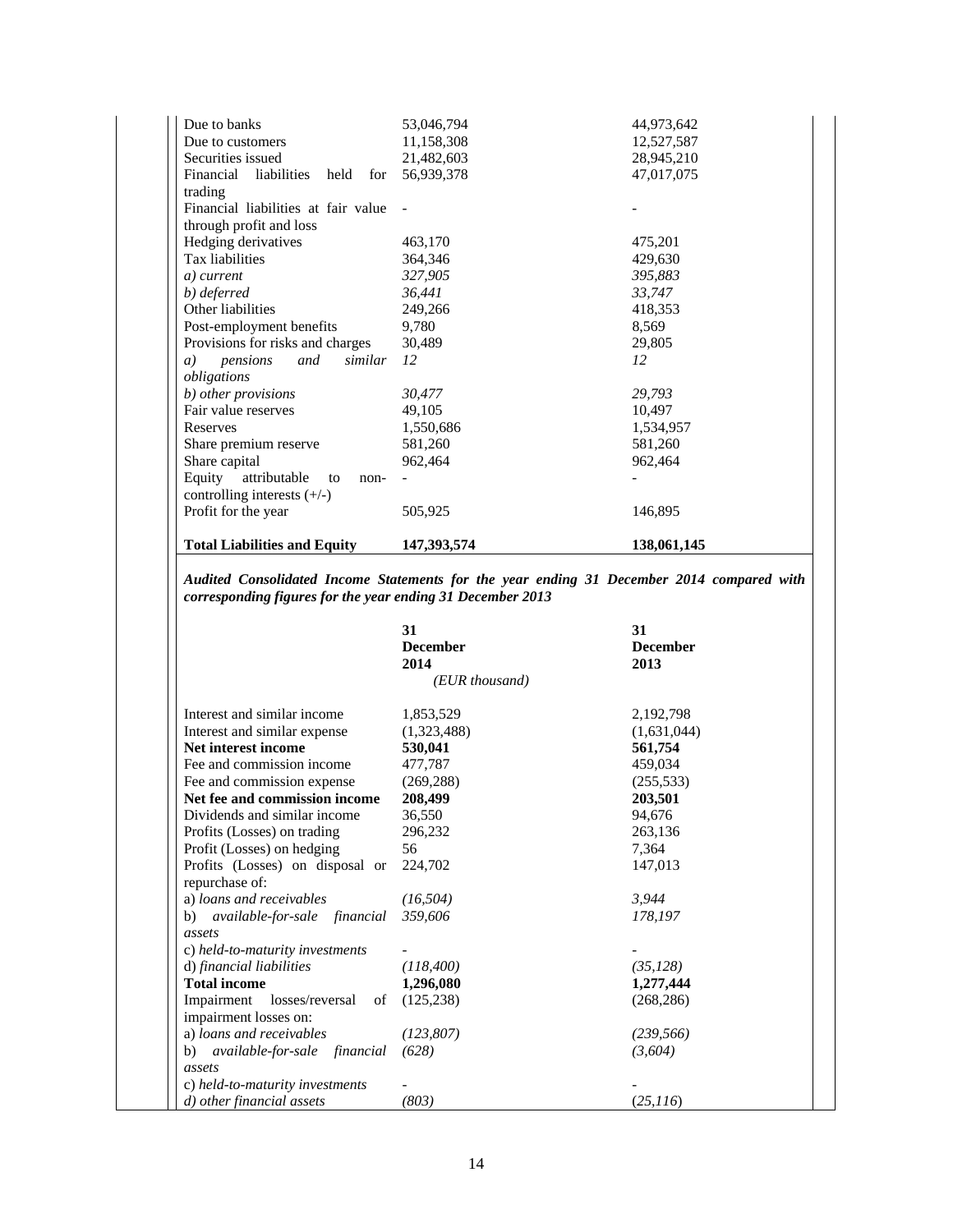| Net financial income<br>Net banking and insurance 1,170,842 | 1,170,842  | 1,009,158<br>1,009,158 |
|-------------------------------------------------------------|------------|------------------------|
| income                                                      |            |                        |
| Administrative expenses                                     | (407, 281) | (359, 982)             |
| a) personnel expenses                                       | (140, 636) | (114, 825)             |
| b) other administrative expenses                            | (266, 645) | (245, 157)             |
| Net accruals to provision for risks                         | (3,000)    | (10,000)               |
| and charges                                                 |            |                        |
| Depreciation and net impairment                             | (451)      | (319)                  |
| losses on property and equipment                            |            |                        |
| Amortisation and net impairment                             | (77)       | (65)                   |
| losses on intangible assets                                 |            |                        |
| Other<br>operating<br>income                                | 3,340      | 3,687                  |
| (expenses)                                                  |            |                        |
| <b>Operating expenses</b>                                   | (407, 469) | (366, 679)             |
| Net gains on sales of equity                                | 14.225     | 17,839                 |
| investments                                                 |            |                        |
| Impairment of goodwill                                      |            | (194,070)              |
| Pre-tax profit from continuing                              | 777,598    | 466,248                |
| operations                                                  |            |                        |
| Income tax expense                                          | (271, 673) | (319, 353)             |
| Post-tax profit from continuing                             | 505,925    | 146,895                |
| operations                                                  |            |                        |
| Profit for the year                                         | 505,925    | 146,895                |
| Profit (loss) attributable to non-                          |            |                        |
| controlling interests                                       |            |                        |
| Profit<br>attributable<br>the<br>to                         | 505,925    | 146,895                |
| owners of the parent                                        |            |                        |

*Consolidated Income Statement Selected Figures for the six months ending 30 June 2015 compared with corresponding figures for the six months ending 30 June 2014* 

|                                                    | <b>30 June 2015</b> | <b>30 June 2014</b> | <b>Percentage Variation</b> |
|----------------------------------------------------|---------------------|---------------------|-----------------------------|
|                                                    | (EUR milion)        |                     | (per cent)                  |
| Net interest income                                | 289.5               | 365.1               | $-20.7\%$                   |
| Total income                                       | 909.7               | 827.3               | 10.0%                       |
| Net financial income                               | 852.9               | 734.1               | 16.2%                       |
| Operating expenses                                 | (237.0)             | (188.6)             | 25.6%                       |
| Pre-tax profit from continuing 619.3<br>operations |                     | 555.5               | 11.5%                       |
| Profit for the period                              | 406.7               | 352.9               | 15.3%                       |

*Consolidated Balance Sheet Selected Figures for the six months ending 30 June 2015 compared with corresponding figures for the year ending 31 December 2014*

|                               | 30 June 2015 | 31 December 2014 | <b>Percentage Variation</b> |
|-------------------------------|--------------|------------------|-----------------------------|
|                               | (EUR milion) |                  | (per cent)                  |
| Net investments <sup>1</sup>  | 26,804.1     | 27,121.7         | $-1.2\%$                    |
| Net funding <sup>2</sup>      | 36,559.0     | 31,708.6         | 15.3%                       |
| Assets under management       |              |                  | n.a.                        |
| Financial assets <sup>3</sup> | 70,482.0     | 69,726.2         | 1.1%                        |
| Total assets                  | 150, 151. 1  | 147,393.6        | 1.9%                        |

 $\frac{1}{1}$ <sup>1</sup> The aggregate amount consists of loans to customers plus financial assets held for trading net of financial liabilities held for trading.<br><sup>2</sup> The aggregate amount consists of securities issued plus due to customers pl

<sup>3</sup> The aggregate amount consists of financial assets held for trading plus available for sale financial assets.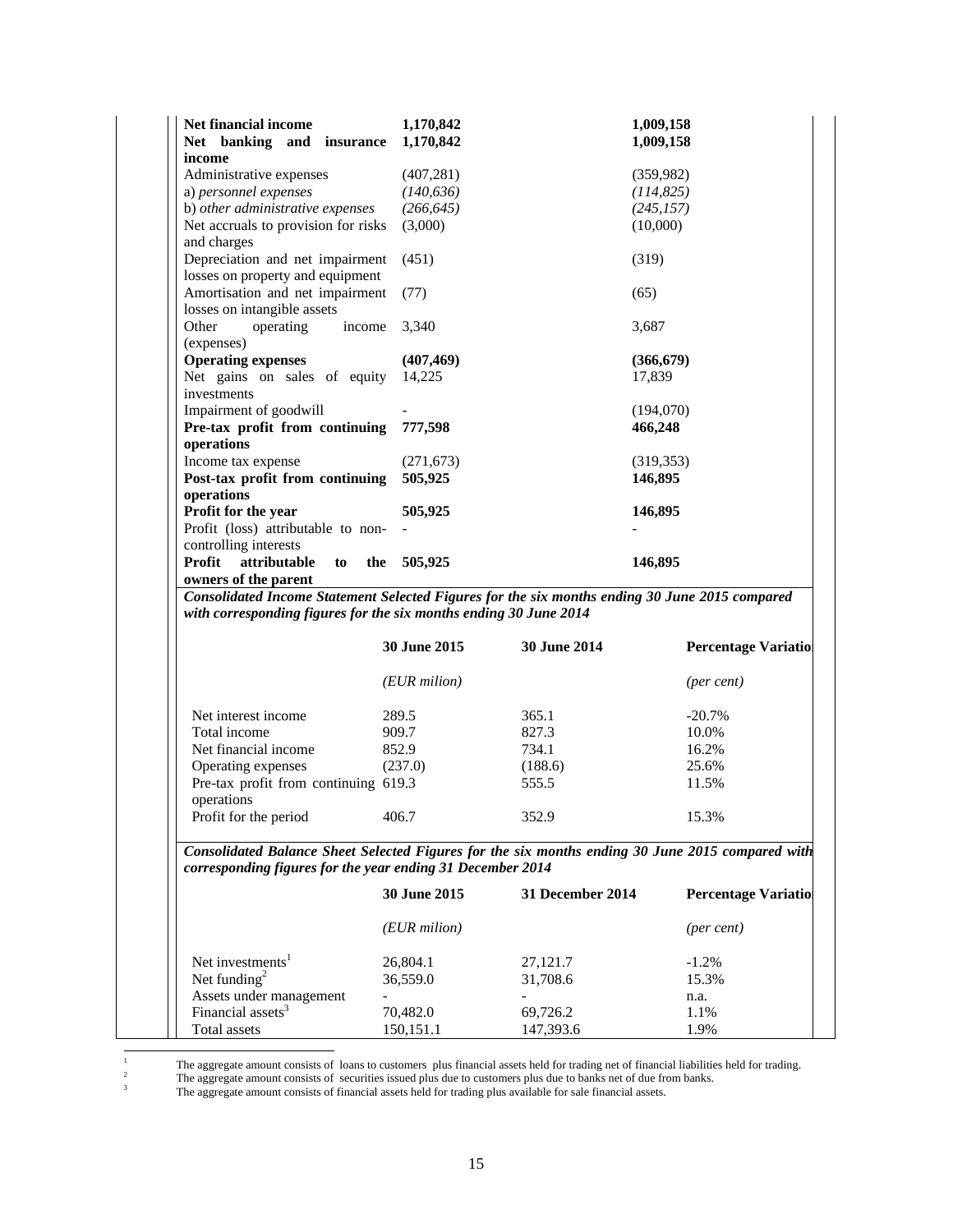|             | Net equity                                                                                                                                                  | 3,299.7                                                                                           | 3,649.4 | $-9.6%$                                                                                                                                                                                                                                                                                                                                                                                                                                                                 |
|-------------|-------------------------------------------------------------------------------------------------------------------------------------------------------------|---------------------------------------------------------------------------------------------------|---------|-------------------------------------------------------------------------------------------------------------------------------------------------------------------------------------------------------------------------------------------------------------------------------------------------------------------------------------------------------------------------------------------------------------------------------------------------------------------------|
|             | Share Capital                                                                                                                                               | 962.5                                                                                             | 962.5   | 0.0%                                                                                                                                                                                                                                                                                                                                                                                                                                                                    |
|             |                                                                                                                                                             | Statements of no significant or material adverse change                                           |         | There has been no significant change in the financial or trading position of the Issuer since 30 June 2015<br>and there has been no material adverse change in the prospects of the Issuer since 31 December 2014.                                                                                                                                                                                                                                                      |
| B.13        | Events impacting the Issuer's solvency                                                                                                                      |                                                                                                   |         |                                                                                                                                                                                                                                                                                                                                                                                                                                                                         |
|             | Not Applicable - There are no recent events particular to the Issuer which are to a material extent relevant to<br>the evaluation of the Issuer's solvency. |                                                                                                   |         |                                                                                                                                                                                                                                                                                                                                                                                                                                                                         |
|             | Dependence upon other group entities                                                                                                                        |                                                                                                   |         |                                                                                                                                                                                                                                                                                                                                                                                                                                                                         |
| <b>B.14</b> |                                                                                                                                                             | which is the parent company of the Intesa Sanpaolo banking group, to which the Issuer belongs.    |         | The Issuer is subject to the management and co-ordination of its sole shareholder, Intesa Sanpaolo S.p.A.,                                                                                                                                                                                                                                                                                                                                                              |
|             | <b>Principal activities</b>                                                                                                                                 |                                                                                                   |         |                                                                                                                                                                                                                                                                                                                                                                                                                                                                         |
| B.15        |                                                                                                                                                             | divided into three business divisions: Global Markets, Investment Banking and Structured Finance. |         | The Issuer is a banking institution established under the laws of the Republic of Italy engaged in investment<br>banking activities. The Issuer is the investment banking arm and securities firm of Gruppo Intesa Sanpaolo and<br>it offers a wide range of capital markets, investment banking and special lending services to a diversified client<br>base including banks, companies, institutional investors, entities and public bodies. The Issuer's business is |
|             | <b>Controlling shareholders</b>                                                                                                                             |                                                                                                   |         |                                                                                                                                                                                                                                                                                                                                                                                                                                                                         |
| B.16        | Sanpaolo banking group.                                                                                                                                     |                                                                                                   |         | The Issuer is a wholly-owned direct subsidiary of Intesa Sanpaolo S.p.A., the parent company of the Intesa                                                                                                                                                                                                                                                                                                                                                              |
|             | <b>Credit ratings</b>                                                                                                                                       |                                                                                                   |         |                                                                                                                                                                                                                                                                                                                                                                                                                                                                         |
| <b>B.17</b> | Fitch Ratings Ltd. (Fitch).                                                                                                                                 |                                                                                                   |         | The Issuer has been rated Baa1 (long-term) and P-2 (short-term) with stable outlook by Moody's Italia S.r.l.<br>(Moody's), BBB- (long-term) and A-3 (short-term) with stable outlook by Standard & Poor's Credit Market<br>Services Italy S.r.l. (Standard & Poor's) and BBB+ (long-term) and F2 (short-term) with stable outlook by                                                                                                                                    |
|             | Issuer in the rating process.                                                                                                                               |                                                                                                   |         | Not applicable – No ratings have been assigned to the Notes at the request of or with the co-operation of the                                                                                                                                                                                                                                                                                                                                                           |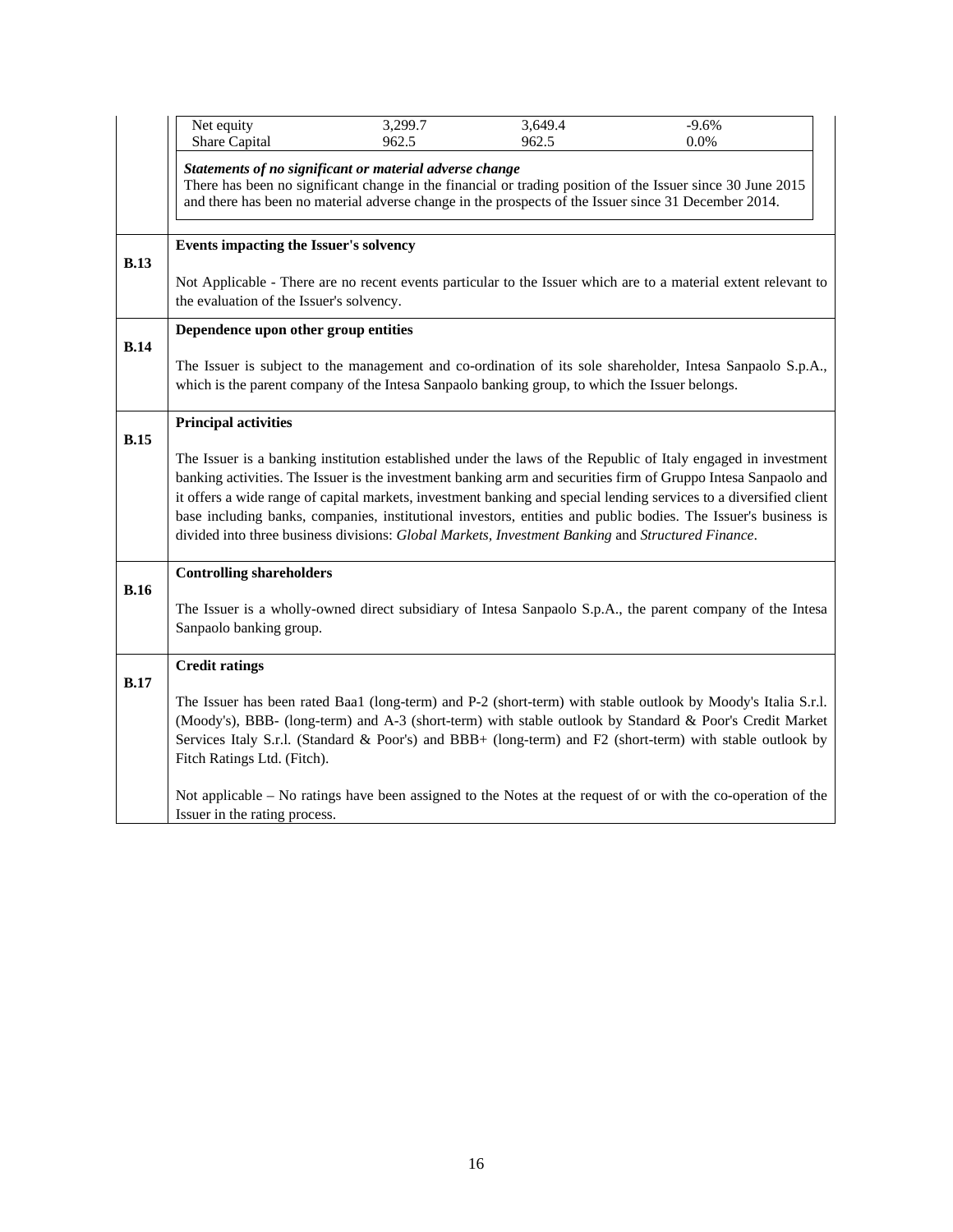| <b>Element</b> |                                                                                                         |                                                                         |  |
|----------------|---------------------------------------------------------------------------------------------------------|-------------------------------------------------------------------------|--|
| C.1            | Type and class of the Notes                                                                             |                                                                         |  |
|                | Title of Notes:                                                                                         | Zero Coupon Notes.                                                      |  |
|                | Series Number:                                                                                          | 12.                                                                     |  |
|                | Tranche Number:                                                                                         | 1.                                                                      |  |
|                | <b>ISIN</b> Code:                                                                                       | XS1394283078.                                                           |  |
|                | Common Code:                                                                                            | 139428307.                                                              |  |
|                | Relevant Clearing Systems(s):                                                                           | The Notes will settle in Euroclear and Clearstream, Luxembourg.         |  |
|                |                                                                                                         |                                                                         |  |
| C.2            | <b>Currency of the Notes</b>                                                                            |                                                                         |  |
|                | The Notes are denominated in Euro ("EUR"). Payments of interest in respect of the Notes will be made in |                                                                         |  |
|                |                                                                                                         | EUR. Payments of principal in respect of the Notes will be made in EUR. |  |
|                | <b>Restrictions on free transferability</b>                                                             |                                                                         |  |
| C.5            | Regulation S Compliance Category 2. TEFRA D.                                                            |                                                                         |  |

# **SECTION C – NOTES**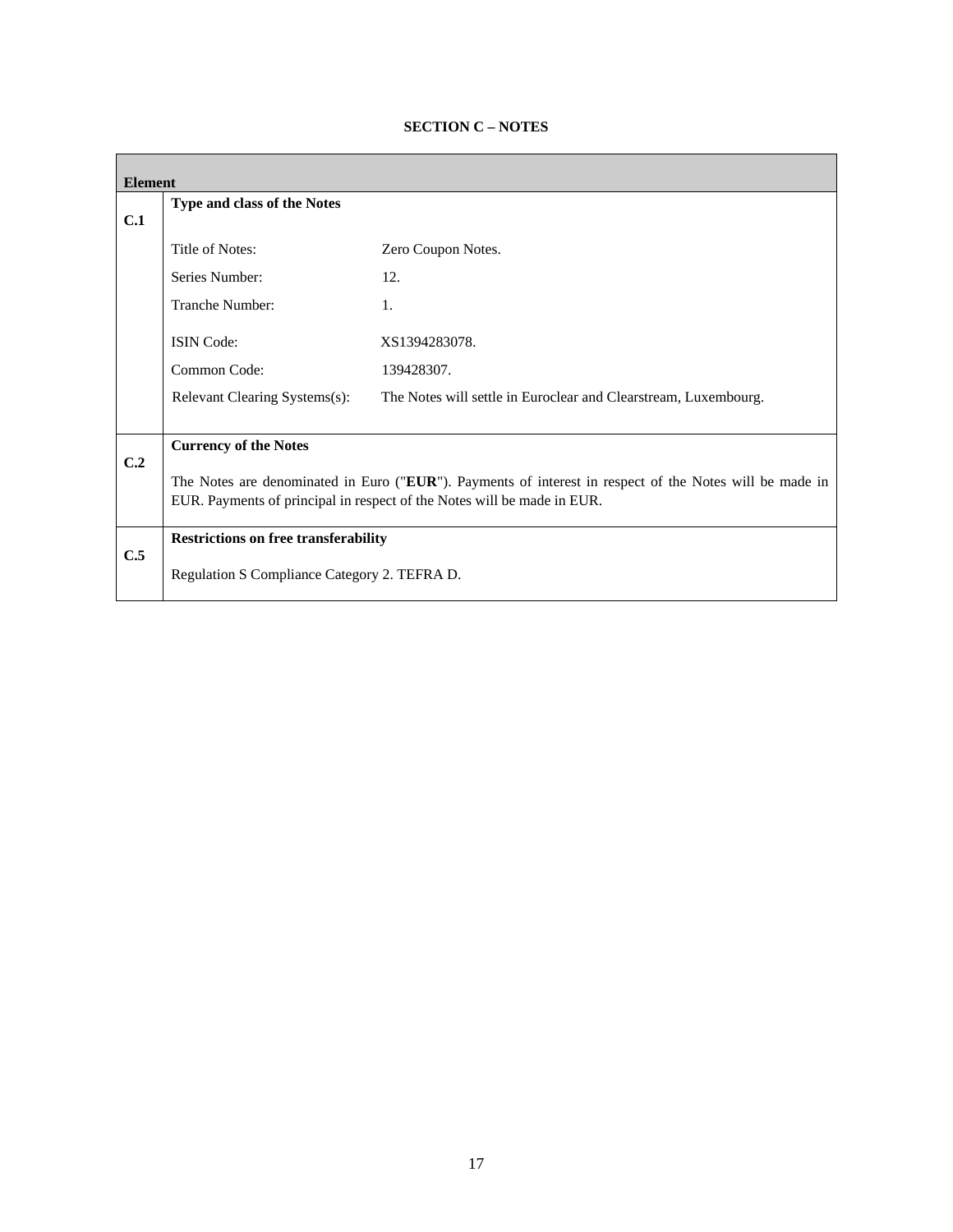#### **C.8 Description of the rights attaching to the Notes**

**Status:** The Notes and any relative Coupons constitute direct, unconditional, unsubordinated and unsecured obligations of the Issuer and rank *pari passu* among themselves and (save for certain obligations required to be preferred by law) equally with all other unsecured obligations (other than subordinated obligations, if any) of the Issuer, from time to time outstanding.

**Negative pledge:** The Notes do not have the benefit of a negative pledge.

**Deed of covenant:** The Notes have the benefit of a deed of covenant dated on or around 17 July 2015.

**Right to interest:** Notes may bear interest as determined in accordance with item C.9 below.

**Right to redemption:** The early redemption amount or final redemption amount is determined in accordance with item C.9 below.

**Taxation:** The Issuer is not obliged to gross up any payments in respect of the Notes and shall not be liable for or otherwise obliged to pay any tax, duty, withholding or other payment which may arise as a result of the ownership, transfer, presentation and surrender for payment, or enforcement of any Note and all payments made by the Issuer shall be made subject to any such tax, duty, withholding or other payment which may be required to be made, paid, withheld or deducted.

All payments in respect of the Notes will be made subject to any withholding or deduction required pursuant to the Foreign Account Tax Compliance Act, as provided in Condition 4(ii).

**Events of Default**: The terms of the Notes will contain, amongst others, the following events of default:

- (a) default in payment of any principal or interest due in respect of the Notes, continuing for a specified period of time;
- (b) non-performance or non-observance by the Issuer of any of its other obligations under the Terms and Conditions continuing for a specified period of time;
- (c) the Issuer suspends its payments generally; and
- (d) events relating to the insolvency or winding up of the Issuer.

**Meeting of Noteholders:** The terms of the Notes will contain provisions for calling meetings of holders of such Notes to consider matters affecting their interests generally. These provisions permit defined majorities to bind all holders, including holders who did not attend and vote at the relevant meeting and holders who voted in a manner contrary to the majority.

**Governing law:** English law.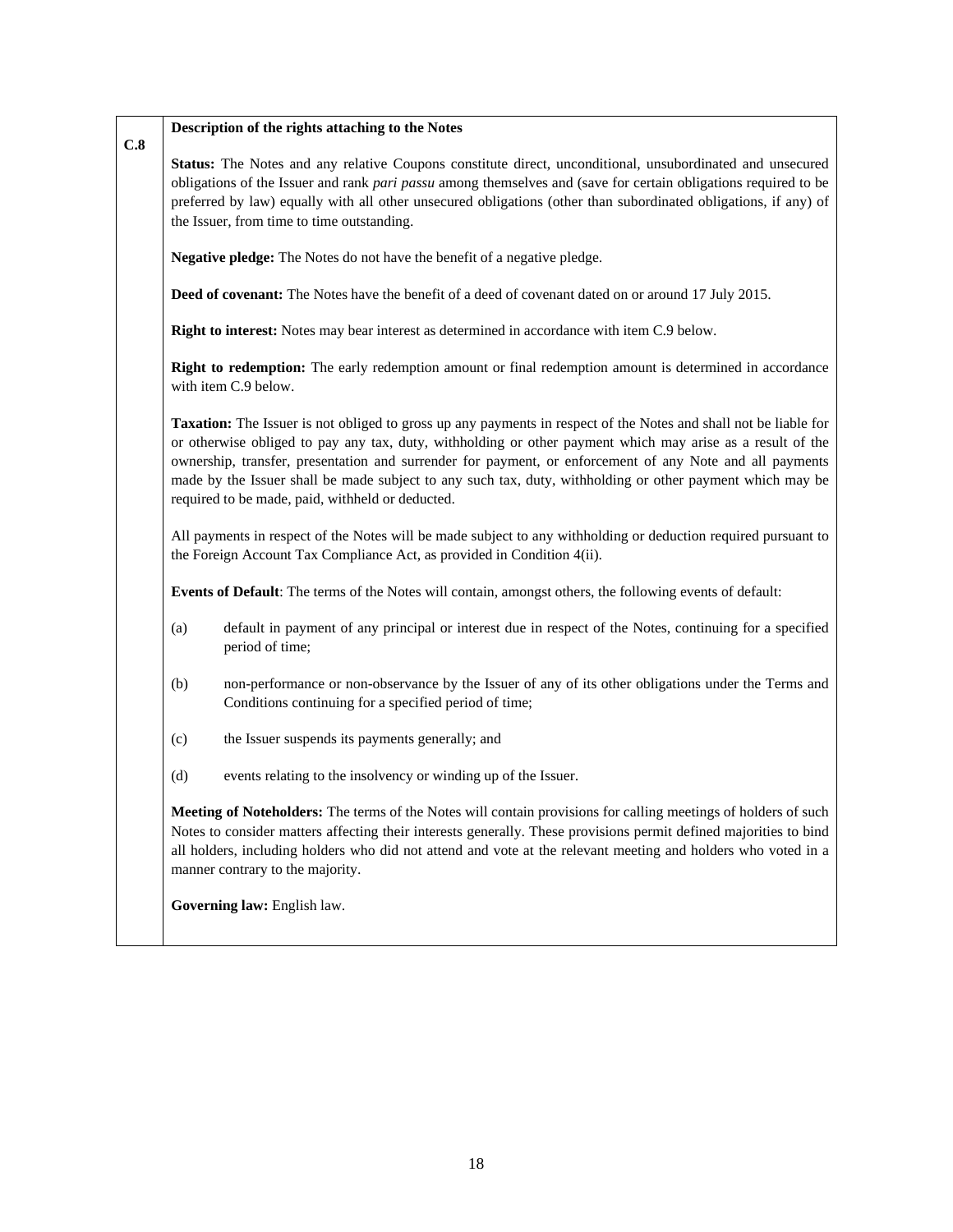|                                         | <b>Interest and Redemption</b>                                                                                                                                                                                                                                                                      |
|-----------------------------------------|-----------------------------------------------------------------------------------------------------------------------------------------------------------------------------------------------------------------------------------------------------------------------------------------------------|
| C.9                                     | <i>Interest</i>                                                                                                                                                                                                                                                                                     |
|                                         | The Notes do not bear any interest and will be offered and sold at a discount to their nominal amount.                                                                                                                                                                                              |
|                                         | Redemption                                                                                                                                                                                                                                                                                          |
|                                         | Subject to any purchase and cancellation or early redemption, the Notes will be redeemed on 25 May 2026 at<br>12 p.m The Notes will be redeemed in EUR.                                                                                                                                             |
|                                         | <b>Representative of holders</b>                                                                                                                                                                                                                                                                    |
|                                         | Not Applicable – No representative of the Noteholders has been appointed by the Issuer.                                                                                                                                                                                                             |
|                                         | Derivative component on interest                                                                                                                                                                                                                                                                    |
| C.10                                    | Not applicable – The Notes do not have a derivative component in the interest payment.                                                                                                                                                                                                              |
| <b>Listing and Admission to trading</b> |                                                                                                                                                                                                                                                                                                     |
| C.11                                    | Application for Notes has been made for listing on the Official List of the Irish Stock Exchange and for<br>admission to trading on the Regulated Market of the Irish Stock Exchange.                                                                                                               |
|                                         | Application for Notes has also been made by the Issuer to admit the Notes described herein for trading on the<br>Italian multilateral trading facility EuroTLX, which is not a regulated market for the purposes of directive<br>2004/39/EC.                                                        |
|                                         | Application may also be made by the Issuer (or on its behalf) to list the Notes on such further or other stock<br>exchanges or regulated markets or admitted to trading on such other trading venues (including without<br>limitation multilateral trading facilities) as the Issuer may determine. |

# **SECTION D – RISKS**

| D.2 | Key risks regarding the issuer                                                                                                                                                                                                                                                                                                                                                                                                                                                                                                                                                                                                                                                                                                                                                                                               |
|-----|------------------------------------------------------------------------------------------------------------------------------------------------------------------------------------------------------------------------------------------------------------------------------------------------------------------------------------------------------------------------------------------------------------------------------------------------------------------------------------------------------------------------------------------------------------------------------------------------------------------------------------------------------------------------------------------------------------------------------------------------------------------------------------------------------------------------------|
|     | In purchasing Notes, investors assume the risk that the Issuer may become insolvent or otherwise be unable to<br>make all payments due in respect of the Notes. There is a wide range of factors which individually or together<br>could result in the Issuer becoming unable to make all payments due in respect of the Notes. It is not possible<br>to identify all such factors or to determine which factors are most likely to occur, as the Issuer may not be<br>aware of all relevant factors and certain factors which it currently deems not to be material may become<br>material as a result of the occurrence of events outside the Issuer's control. The Issuer has identified a number<br>of factors which could materially adversely affect its business and ability to make payments due under the<br>Notes. |
|     | These factors include:                                                                                                                                                                                                                                                                                                                                                                                                                                                                                                                                                                                                                                                                                                                                                                                                       |
|     | Banca IMI's business may be adversely affected by international markets and economic conditions;                                                                                                                                                                                                                                                                                                                                                                                                                                                                                                                                                                                                                                                                                                                             |

Disruptions and volatility in the global and Euro-zone financial markets may adversely impact Banca IMI's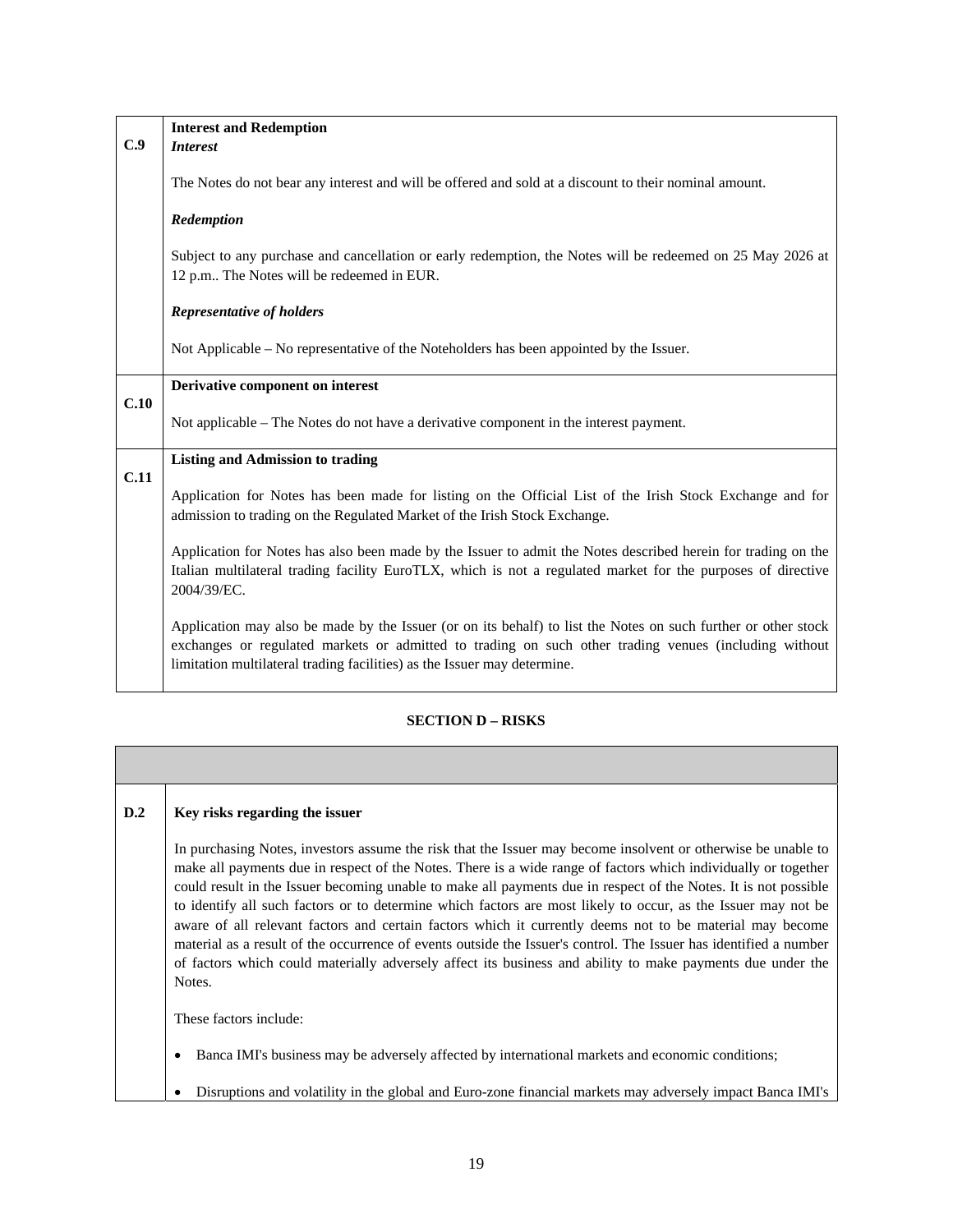business;

- Negative economic developments and conditions in the markets in which Banca IMI operates may adversely affect Banca IMI's business and results of operations;
- Banca IMI's business is sensitive to current adverse macroeconomic conditions in Italy;
- Banca IMI's business is exposed to counterparty credit risk;
- Deterioration in Banca IMI's loan portfolio to corporate customers may affect Banca IMI's financial performance;
- Banca IMI's business is exposed to settlement risk and transfer risk;
- Banca IMI's business is exposed to market risk;
- Banca IMI's business is exposed to operational risks;
- Banca IMI's business is exposed to liquidity risk;
- Legal risks;
- Banca IMI's business is exposed to risks arising from assumptions and methodologies for assessing financial assets and liabilities measured at fair value;
- Banca IMI's business is exposed to increasing competition in the financial services industry;
- Banca IMI's business is exposed to risks arising from the loss of key personnel;
- Banca IMI's framework for managing its risks may not be effective in mitigating risks and losses;
- Banca IMI's business is exposed to reputational risk;
- Regulatory claims may arise in the conduct of Banca IMI's business;
- Banca IMI operates within a highly regulated industry and its business and results are affected by the regulations to which it is subject including the Banking Resolution and Recovery Directive;
- Banca IMI's business performance could be affected if its capital adequacy ratios are reduced or perceived to be inadequate;
- Banca IMI's business is exposed to risk of changes in tax legislation as well as to increases in tax rates;
- Banca IMI's business is exposed to risks associated with a reduction in the support actions for the banking and financial system; and
- Banca IMI's business is exposed to risk related to transactions in financial derivatives.

# **D.3 Key risks regarding the Notes**

There are also risks associated with specified types of Notes and with the Notes and the markets generally, including:

*The Notes may not be a suitable investment for all investors*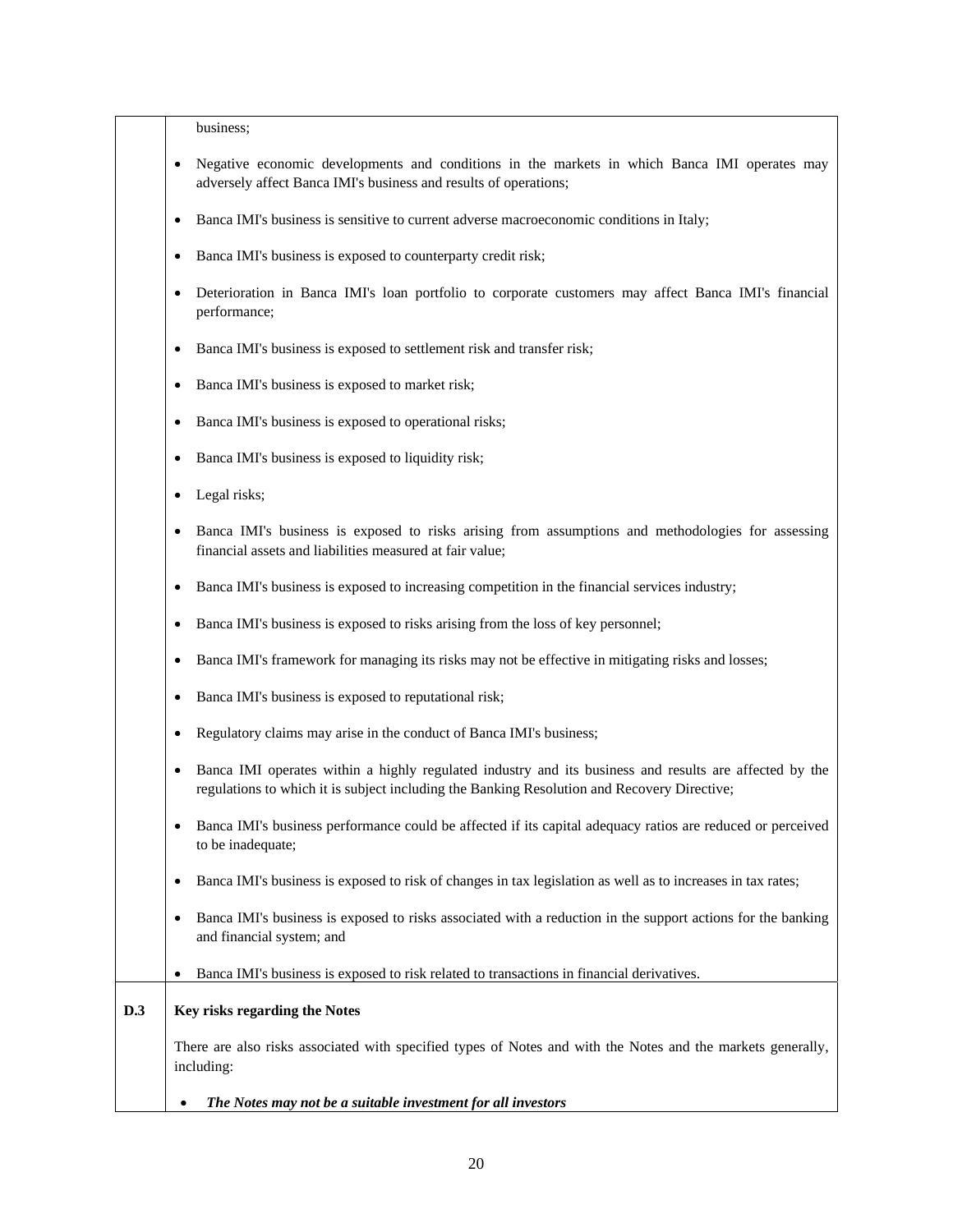Each potential investor in the Notes must determine the suitability of that investment in light of its own circumstances;

### *Risks related to the structure of a particular issue of Notes*

### *(i) Notes issued at a substantial discount or premium*

The market value of securities issued at a substantial discount or premium from their principal amount tend to fluctuate more in relation to general changes in interest rates than do prices for conventional interest-bearing securities. Generally, the longer the remaining term of the securities, the greater the price volatility as compared to conventional interest-bearing securities with comparable maturities.

### (ii) *Euro-system Eligibility*

The European Central Bank maintains and publishes a list of assets which are recognised as eligible collateral for Eurosystem monetary and intra-day credit operations. In certain circumstances, recognition may impact on (among other things) the liquidity of the relevant assets. Recognition (and inclusion on the list) is at the discretion of the Eurosystem and is dependent upon satisfaction of certain Eurosystem eligibility criteria and rules. If application is made for any Notes to be recognised and added to the list of eligible assets, there can be no assurance that such Notes will be so recognised, or, if they are recognised, that they will continue to be recognised at all times during their life.

#### *Risks related to Notes generally*

### (i) *Modification, waivers and substitution*

The Terms and Conditions of the Notes contain provisions for calling meetings of Noteholders to consider matters affecting their interests generally. These provisions permit defined majorities to bind all Noteholders including Noteholders who did not attend and vote at the relevant meeting and Noteholders who voted in a manner contrary to the majority. The Terms and Conditions of the Notes also provide that the Agent and the Issuer may, without the consent of Noteholders, agree to (i) any modification (subject to certain specific exceptions) of the Notes or the Coupons or the Agency Agreement which is not prejudicial to the interests of the Noteholders or (ii) any modification of the Notes, the Coupons or the Agency Agreement which is of a formal, minor or technical nature or is made to correct a manifest error or proven error or to comply with mandatory provisions of law.

### (ii) *EU Savings Directive*

Under EC Council Directive 2003/48/EC on the taxation of savings income (the EU Savings Directive), Member States are required to provide to the tax authorities of other Member State details of certain payments of interest or similar income paid or secured by a person established in a Member State to or for the benefit of an individual resident in another Member State or certain limited types of entities established in another Member State.

#### (iii) *Taxation*

Potential purchasers and sellers of Notes should be aware that they may be required to pay taxes or other documentary charges or duties in accordance with the laws and practices of the country where the Notes are transferred and/or any asset(s) are delivered or in other jurisdictions. In addition, it is not possible to predict whether the taxation regime applicable to Notes on the date of purchase or subscription will be amended during the term of the Notes. If such amendments are made, the taxation regime applicable to the Notes may differ substantially from the taxation regime in existence on the date of purchase or subscription of the Notes.

# (iv) *No Gross Up in respect of Certain Series of Notes*

The Issuer is not obliged to gross up any payments in respect of the Notes and shall not be liable for or otherwise obliged to pay any tax, duty, withholding or other payment which may arise as a result of the ownership, transfer, presentation and surrender for payment, or enforcement of any Note and all payments made by the Issuer shall be made subject to any such tax, duty, withholding or other payment which may be required to be made, paid, withheld or deducted.

### (v) *U.S. Foreign Account Tax Compliance Withholding*

Sections 1471 through 1474 of the U.S. Internal Revenue Code of 1986 (FATCA) impose a new reporting regime and, potentially, a 30 per cent. withholding tax with respect to (i) certain payments from sources within the United States, (ii) "foreign passthru payments" made to certain non-U.S. financial institutions that do not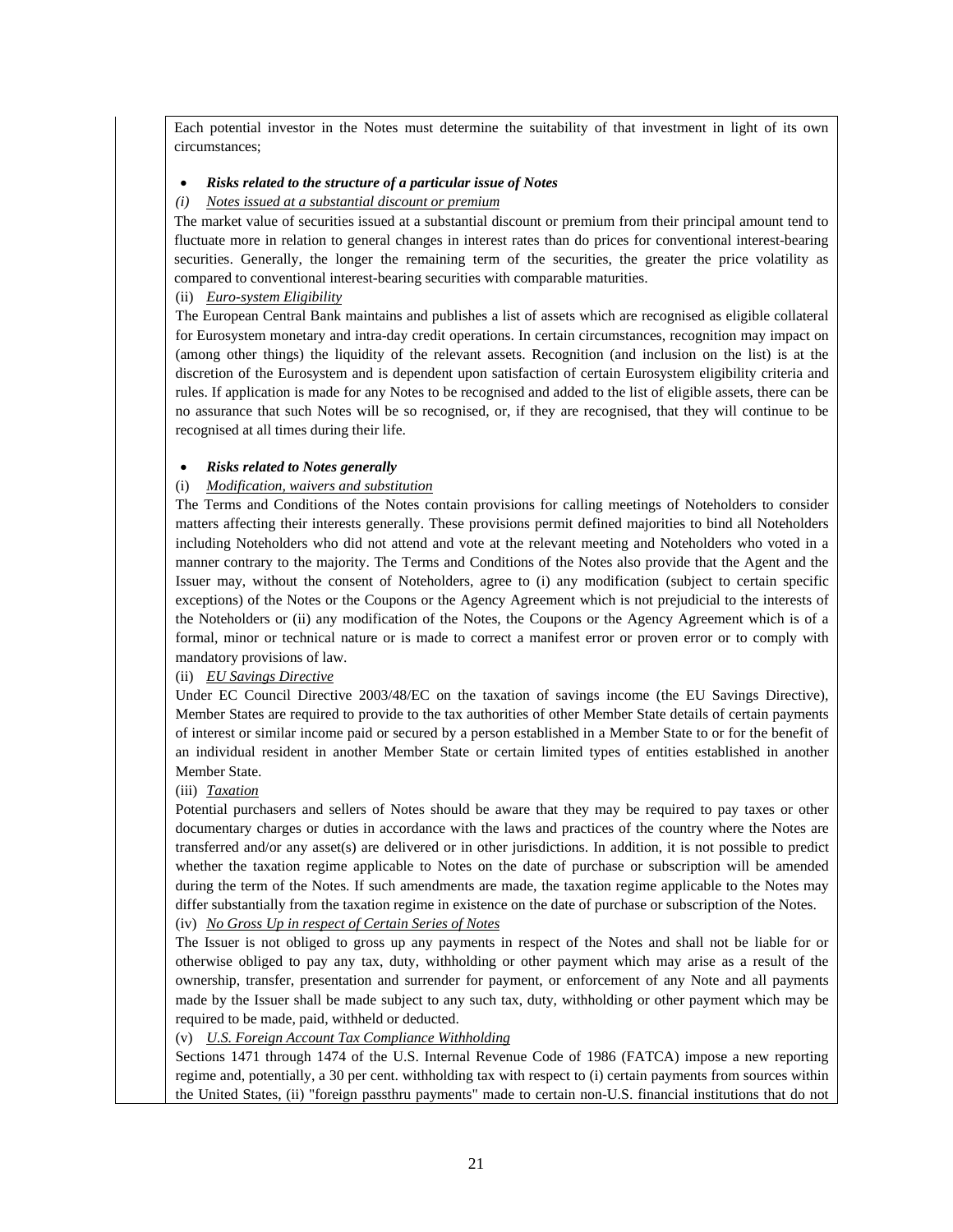comply with this new reporting regime, and (iii) payments to certain investors that do not provide identification information with respect to interests issued by a participating non-U.S. financial institution. Whilst the Notes are in global form and held within Euroclear and Clearstream, Luxembourg (together the ICSDs), in all but the most remote circumstances, it is not expected that FATCA will affect the amount of any payment received by the ICSDs (see "Taxation – U.S. Foreign Account Tax Compliance Act" below). However, FATCA may affect payments made to custodians or intermediaries in the subsequent payment chain leading to the ultimate investor if any such custodian or intermediary generally is unable to receive payments free of FATCA withholding. It also may affect payment to any ultimate investor that is a financial institution that is not entitled to receive payments free of withholding under FATCA, or an ultimate investor that fails to provide its broker (or other custodian or intermediary from which it receives payment) with any information, forms, other documentation or consents that may be necessary for the payments to be made free of FATCA withholding. Investors should choose the custodians or intermediaries with care (to ensure each is compliant with FATCA or other laws or agreements related to FATCA), and provide each custodian or intermediary with any information, forms, other documentation or consents that may be necessary for such custodian or intermediary to make a payment free of FATCA withholding. Investors should consult their own tax adviser to obtain a more detailed explanation of FATCA and how FATCA may affect them. The Issuer's obligations under the Notes are discharged once it has paid the common depositary or common safekeeper for the ICSDs (as bearer of the Notes) and the Issuer has therefore no responsibility for any amount thereafter transmitted through the ICSDs and custodians or intermediaries.

(vi) *Change of law*

The Terms and Conditions of the Notes are based on English law in effect as at the date of this Base Prospectus. No assurance can be given as to the impact of any possible judicial decision or change to English law or administrative practice after the date of this Base Prospectus.

(vii) *Notes where denominations involve integral multiples: definitive Notes*

If definitive Notes are issued, holders should be aware that definitive Notes which have a denomination that is not an integral multiple of the minimum Specified Denomination may be illiquid and difficult to trade.

(viii)*Reliance on Euroclear and Clearstream, Luxembourg procedures*

Notes issued under the Programme will be represented on issue by one or more Global Notes that may be deposited with a common depositary or common safekeeper for Euroclear and Clearstream, Luxembourg (see "Form of the Notes"). Except in the circumstances described in each Global Note, investors will not be entitled to receive Notes in definitive form. Each of Euroclear and Clearstream, Luxembourg and their respective direct and indirect participants will maintain records of the beneficial interests in each Global Note held through it. While the Notes are represented by a Global Note, investors will be able to trade their beneficial interests only through the relevant clearing systems and their respective participants. While the Notes are represented by Global Notes, the Issuer will discharge its payment obligation under the Notes by making payments through the relevant clearing systems. A holder of a beneficial interest in a Global Note must rely on the procedures of the relevant clearing system and its participants to receive payments under the Notes. The Issuer has no responsibility or liability for the records relating to, or payments made in respect of, beneficial interests in any Global Note. Holders of beneficial interests in a Global Note will not have a direct right to vote in respect of the Notes so represented. Instead, such holders will be permitted to act only to the extent that they are enabled by the relevant clearing system and its participants to appoint appropriate proxies.

(ix) *Public offers*

If Notes are distributed by means of a public offer, under certain circumstances indicated in the relevant Final Terms, the Issuer and/or other entities specified in the Final Terms may have the right to withdraw the offer, which in such circumstances will be deemed null and void according to the terms indicated in the relevant Final Terms. Furthermore, under certain circumstances indicated in the relevant Final Terms, the Issuer and/or the other entities specified in the Final Terms may have the right to postpone the closing of the offer period and, if so, the Issue Date of the Notes.

### *Risks related to the market generally*

(i) *The secondary market generally*

Notes may have no established trading market when issued, and one may never develop. If a market does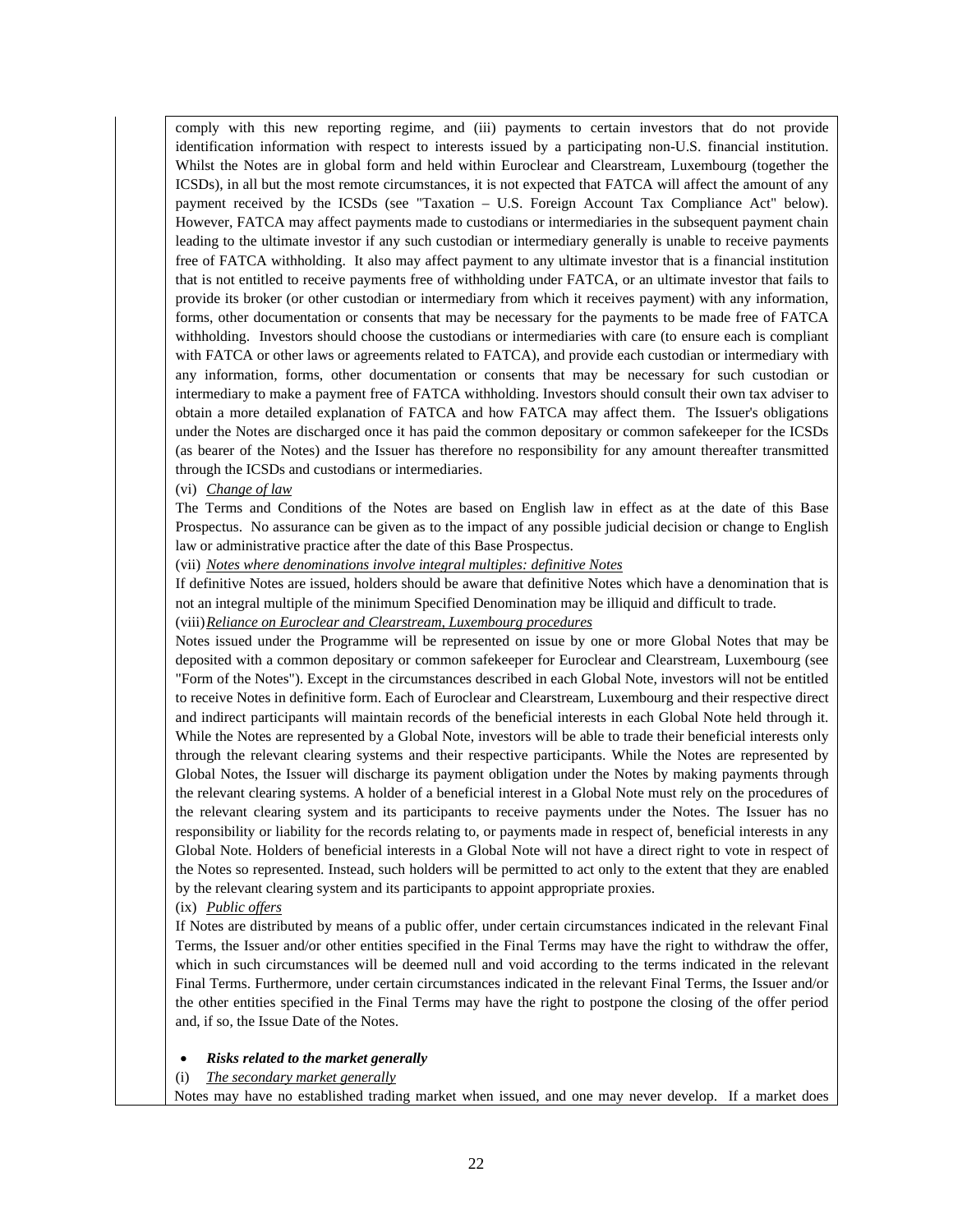develop, it may not be very liquid. Therefore, investors may not be able to sell their Notes easily or at prices that will provide them with a yield comparable to similar investments that have a developed secondary market. (ii) *Exchange rate risks and exchange controls*

The Issuer will pay principal and interest on the Notes in the Specified Currency or, if Dual Currency Interest and/or Dual Currency Redemption is specified as being applicable in the Final Terms, the Issuer will pay principal and/or interest on the Notes in a currency different to the Specified Currency (the Payment Currency). This presents certain risks relating to currency conversion if an investor's financial activities are denominated principally in a currency or currency unit (the Investor's Currency) other than the Specified Currency and/or, as applicable, the Payment Currency.These include the risk that exchange rates may significantly change and the risk that authorities with jurisdiction over the Investor's Currency may impose or modify exchange controls. Government and monetary authorities may impose (as some have done in the past) exchange controls that could adversely affect an applicable exchange rate. As a result, investors may receive less interest or principal than expected, or no interest or principal. The above risks may be increased for currencies of emerging market jurisdictions.

### (iii) *Credit ratings may not reflect all risks*

One or more independent credit rating agencies may assign credit ratings to the Notes. The ratings may not reflect the potential impact of all risks related to structure, market, additional factors discussed above, and other factors that may affect the value of the Notes. A credit rating is not a recommendation to buy, sell or hold securities and may be revised or withdrawn by the rating agency at any time.

(iv) *Any decline in the credit ratings of the Issuer may affect the market value of the Notes*

The credit ratings of the Issuer are an assessment of its ability to pay its obligations, including those on the Notes. Consequently, actual or anticipated declines in the credit ratings of the Issuer may affect the market value of the Notes.

### *Legal risks*

### (i) *Legal investment considerations may restrict certain investments*

Each prospective purchaser of Notes must determine, based on its own independent review and such professional advice as it deems appropriate under the circumstances, that its acquisition of the Notes (i) is fully consistent with its (or if it is acquiring the Notes in a fiduciary capacity, the beneficiary's) financial needs, objectives and condition, (ii) complies and is fully consistent with all investment policies, guidelines and restrictions applicable to it (whether acquiring the Notes as principal or in a fiduciary capacity) and (iii) is a fit, proper and suitable investment for it (or if it is acquiring the Notes in a fiduciary capacity, for the beneficiary), notwithstanding the clear and substantial risks inherent in investing in or holding the Notes. Potential investors should consult with their own tax, legal, accounting and/or financial advisers before considering investing in the Notes. The investment activities of certain investors are subject to legal investment laws and regulations, or review or regulation by certain authorities. Each potential investor should consult its legal advisers to determine whether and to what extent (1) Notes are legal investments for it, (2) Notes can be used as collateral for various types of borrowing and (3) other restrictions apply to its purchase or pledge of any Notes. Financial institutions should consult their legal advisers or the appropriate regulators to determine the appropriate treatment of Notes under any applicable risk-based capital or similar rules.

### (ii) *No reliance*

A prospective purchaser may not rely on the Issuer, the Managers, if any, or any of their respective affiliates in connection with its determination as to the legality of its acquisition of the Notes or as to the other matters referred to above. None of the Issuer, the Managers, if any, or any of their respective affiliates has or assumes responsibility for the lawfulness of the acquisition of the Notes by a prospective purchaser of the Notes, whether under the laws of the jurisdiction of its incorporation or the jurisdiction in which it operates (if different), or for compliance by that prospective purchaser with any law, regulation or regulatory policy applicable to it.